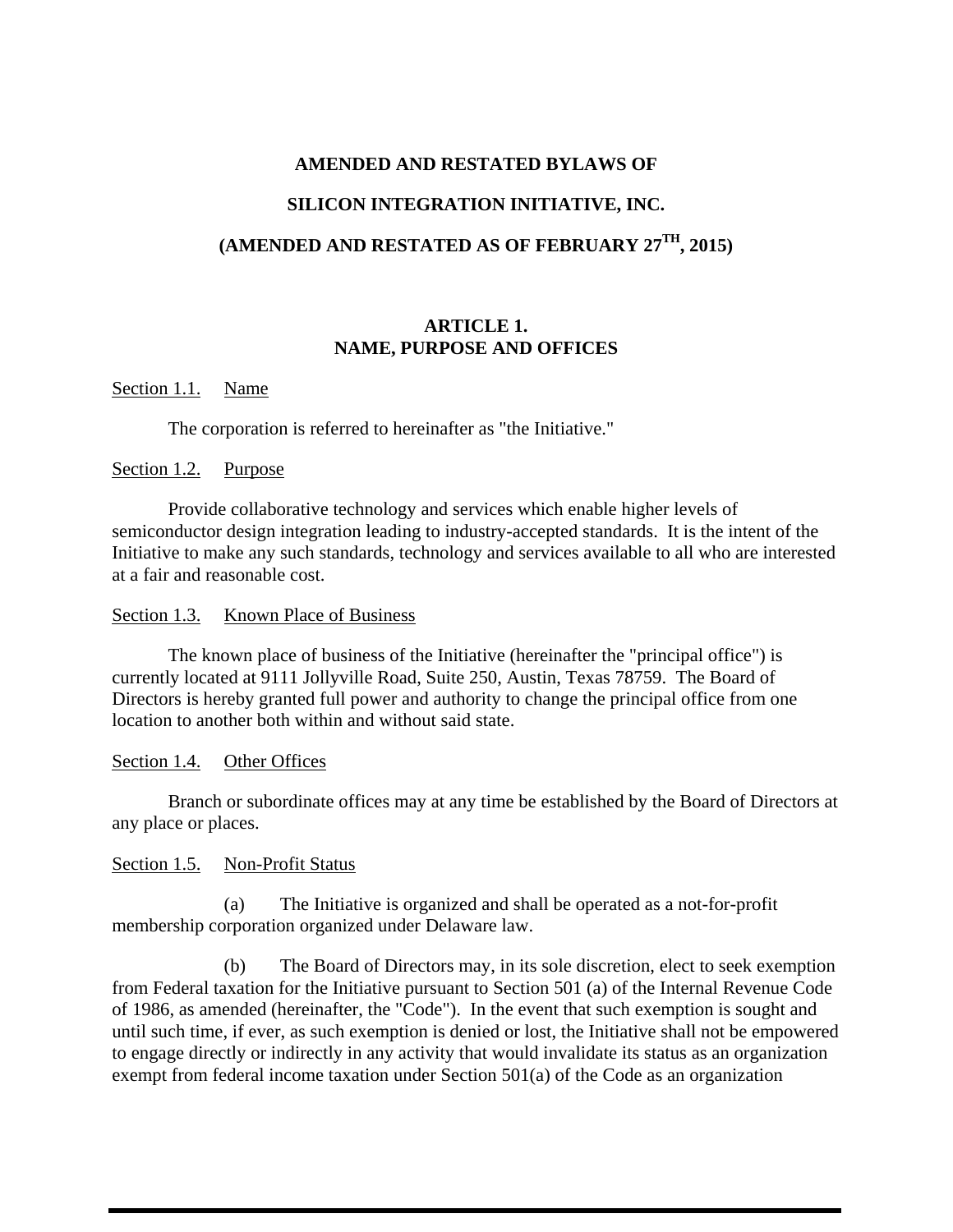described in Section 501(c) of the Code. All references to the Code contained herein are deemed to include corresponding provisions of any future United States Internal Revenue Law.

#### **ARTICLE 2. MEMBERS**

#### Section 2.1. Membership

The Initiative shall have three classes of membership referred to hereinafter as (a)"Corporate Membership", and any entity holding Corporate Membership is referred to hereinafter as a "Corporate Member"; (b) "Exchange Membership", and any entity holding Exchange Membership is referred to hereinafter as a "Exchange Member"; and (c) "Academic Membership", and any individual holding Academic Membership is referred to hereinafter as an "Academic Member".

If a reference is made herein to either "Membership" or "Member", then such reference applies equally to all classes of Membership. Except as otherwise explicitly provided for in these Bylaws, Exchange Members and Academic Members are not granted rights to vote on any item under consideration by, or to serve in any official position within, the Initiative.

#### Section 2.2. General Conditions of Membership

All Members must endorse the purpose of the Initiative as stated in Section 1.2. An organization or individual shall become a Member by (a) endorsing the purpose of the Initiative, (b) submitting a completed written application and signed membership agreement in such form as may be from time to time required by the Initiative and (c) paying such initiation fees and annual dues for Membership as may from time to time be established by the Directors. A Member shall remain in good standing as a Member provided all initiation fees, subsequent dues, assessments, and fees, together with such penalties for late payment as may be determined by the Board of Directors, have been paid within the period set by the Board of Directors and the Member continues to meet all of the other requirements of Membership.

Only Members in good standing are allowed to participate in Initiative-sponsored projects, coalitions, or working groups.

# Section 2.3. Conditions of Membership

Corporate Members shall be any associations, partnerships, organizations, companies or corporations which research, develop, sell, use or promote the development, sale or use of electronic design automation tools, semiconductor equipment, semiconductor intellectual property (IP), or data management systems, or which design, market, or manufacture electronic products, or which provide products or services relating to such tools, systems or products.

Academic Members shall be any: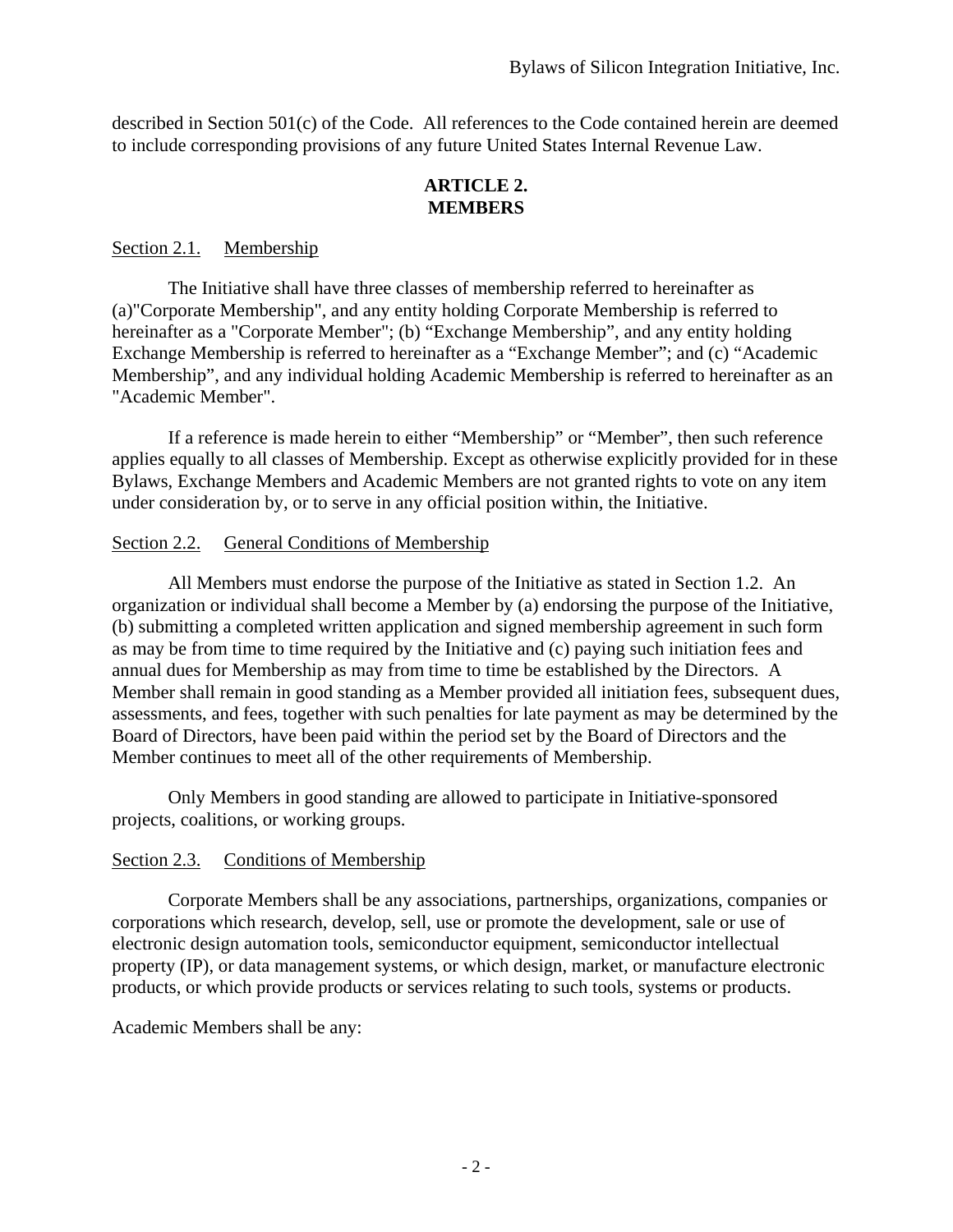- a) Individuals enrolled or employed full-time at an accredited college or university, with research and/or coursework related to the electronic design automation, semiconductor, or electronics industries, OR
- b) Individuals who are self-employed, and who provide research and/or consulting services to the electronic design automation, semiconductor, or electronics industries.

# Section 2.4. Privileges of Membership

Each Corporate Member, while in good standing, shall be entitled to a single vote at the election of Directors and on each matter submitted to a vote of the Members and to other benefits as set by the Board of Directors. All Members shall (a) receive all publications and other technical materials of the Initiative which are intended for regular distribution, and (b) have the right to attend all meetings and special meetings of the Membership provided for in Article 3 of these Bylaws. All Corporate Members shall be eligible to participate in subcommittees of committees appointed by the Board of Directors.

# Section 2.5. Additional Classes of Members

One or more additional classes of Membership in the Initiative may be created and the designations, voting rights (if any), powers, privileges and method of selection of members of each such class may be prescribed by adoption of an amendment to these Bylaws in accordance with Article 15 of the Bylaws.

# Section 2.6. Deprivation or Suspension of Membership

No Member in good standing may be deprived of his Membership or be suspended as a Member without cause. Any Member in good standing may be deprived of his Membership or be suspended as a Member for cause by a majority vote of the Members or of the Board of Directors. Any Member not in good standing who fails to correct its standing after thirty (30) days written notice shall automatically be deprived of its Membership and have such deprivation recorded in the Membership Book. Any initial fees, annual dues, assessments or penalties already paid are not refundable upon the Member's suspension or deprivation of Membership. No deprivation or suspension of Membership of a Member in good standing shall be effective unless:

(a) The Member is given notice of the proposed deprivation or suspension of Membership and of the reasons therefor;

(b) Such notice is delivered personally or by first class or certified mail, return receipt requested, or overnight delivery, sent to the last address of the Member shown on the Initiative's records;

(c) Such notice is given at least thirty (30) days prior to the effective date of the proposed deprivation or suspension of Membership;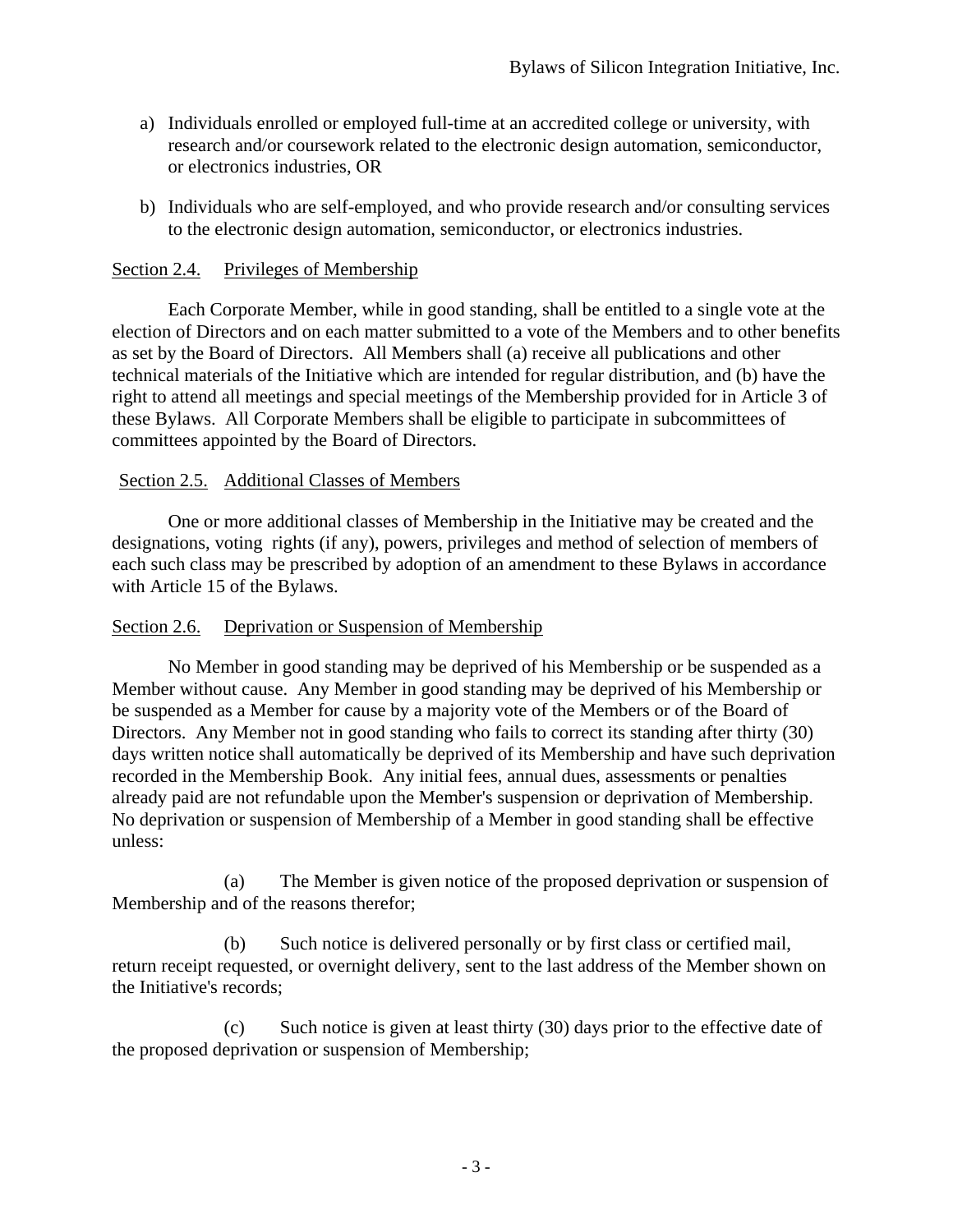(d) Such notice sets forth a procedure determined by the Board of Directors or a committee selected for that purpose by the Board of Directors whereby the Member is given a reasonable opportunity to correct the cause or be heard by such body, either orally (and represented by counsel if the Member so desires) or in writing, not less than five (5) days before the effective date of the proposed deprivation or suspension.

#### Section 2.7. Resignation by Member

A Member may resign as a Member at any time. Any initial fees, annual dues, assessments, fees or penalties already paid shall not be refundable in such event.

# Section 2.8. Membership Book

The name and address of each Member shall be contained in a Membership Book or an equivalent database to be maintained at the principal office of the Initiative. Termination of any Membership shall be recorded in the book together with the date of such termination. The Members shall be responsible for apprising the Initiative in writing of all changes to their respective names and addresses.

# Section 2.9. Levy of Dues, Assessments or Fees

The Initiative may levy dues, assessments or fees upon its Members in such amount as may be approved from time to time by the Board of Directors, but a Member upon learning of any increase in dues, or of any levy of any assessments or fees, may avoid liability therefor by resigning from Membership prior to the date such dues, assessments or fees are due and payable, except where the Member is, by contract or otherwise, liable for such dues, assessments or fees. No provision of the Certificate of Incorporation or Bylaws of the Initiative authorizing such dues, assessments or fees shall, of itself, create such liability. In no event shall the failure of a Member to pay any dues or assessments give rise to any claim in favor of the Initiative for consequential damages. In the case of an organization organized as a not-for-profit corporation, if, at the discretion of the President, it is determined that it would be beneficial for such organization to hold membership in the Initiative and for the Initiative to hold membership in such organization, the President may modify the dues charged by the Initiative to such organization so as to match the dues charged the Initiative by the other organization.

# Section 2.10. Period of Membership

The period of Membership for all classes shall begin on the date of payment of the appropriate annual dues and receipt of completed Membership application and shall continue for a period of one year. The Initiative shall endeavor to send a renewal invoice to each member not less than sixty (60) days in advance of that Member's anniversary date, which invoice shall be paid in full by the Member by such anniversary date. In any event, renewal of Membership must be current by payment of dues prior to or during the annual meeting of the Membership for Members to vote.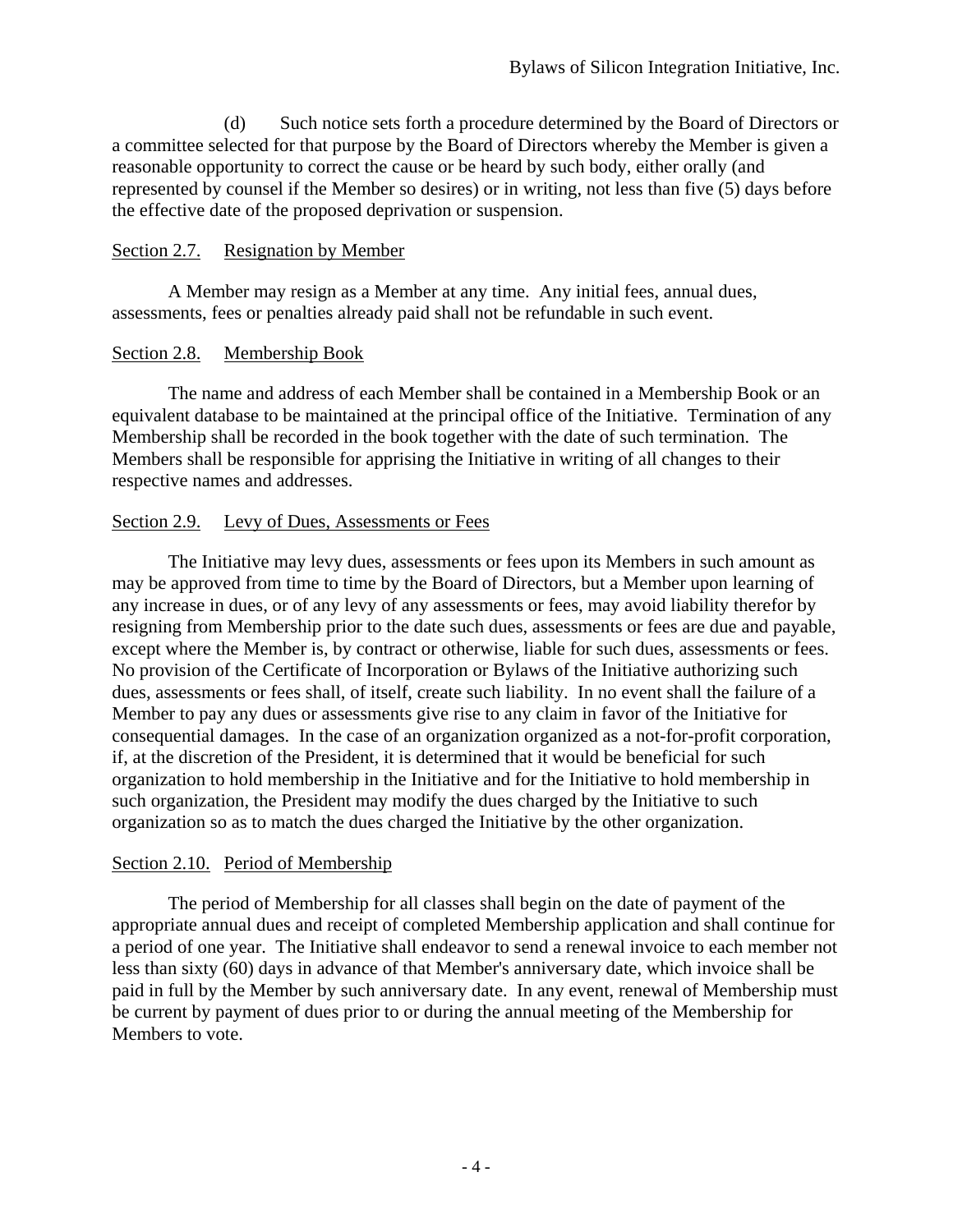# **ARTICLE 3. MEETINGS OF MEMBERS**

# Section 3.1. Place of Meetings

All meetings of the Members shall be held at such place within or without the State of Delaware and at such time as may be fixed from time to time by the Board of Directors or the President. If no place is so designated, such meetings shall be held at the registered office of the Initiative.

# Section 3.2. Annual Meeting

Annual meetings of Members shall be held on a date and time as shall be designated from time to time by the Board of Directors or the President, and shall be communicated to all Si2 Members at least 30 days in advance. At such meetings the Corporate Members shall, subject to the limitation set forth in Section 4.3(i), elect by a plurality vote a Board of Directors and shall transact such other business as may properly be brought before the meeting. If the results of such an election involve a number of contestants receiving the same number of votes, thereby preventing the filling of one or more Director positions, a run-off election shall be held among those contestants; provided that no contestant who is a representative of a Supplier (as defined in Section 4.2) shall be eligible for a run-off if, by prevailing in such run-off, such contestant would cause the limitation set forth in Section 4.3(i) to be violated. If no annual meeting is held in accordance with the foregoing provision, the Board of Directors shall cause the meeting to be held as soon thereafter as convenient, which meeting shall be designated a special meeting in lieu of annual meeting.

# Section 3.3. Special Meetings

Special meetings of the Members, for any purpose or purposes, may, unless otherwise prescribed by statute or by the Certificate of Incorporation, be called by the Board of Directors or the President or Secretary at the request in writing of a majority of the Board of Directors, or at the request in writing of Corporate Members (but in no event at the request of fewer than five Corporate Members). Such request shall state the purpose or purposes of the proposed meeting. Business transacted at any special meeting shall be limited to matters relating to the purpose or purposes stated in the notice of meeting.

# Section 3.4. Notice of Meetings

Except as otherwise provided by law, written notice of each meeting of the Members, annual or special, stating the place, date and hour of the meeting and, in the case of a special meeting, the purpose or purposes for which the meeting is called, shall be given not less than ten (10) nor more than sixty (60) days before the date of the meeting, to each Member entitled to attend such meeting.

# Section 3.5. Voting List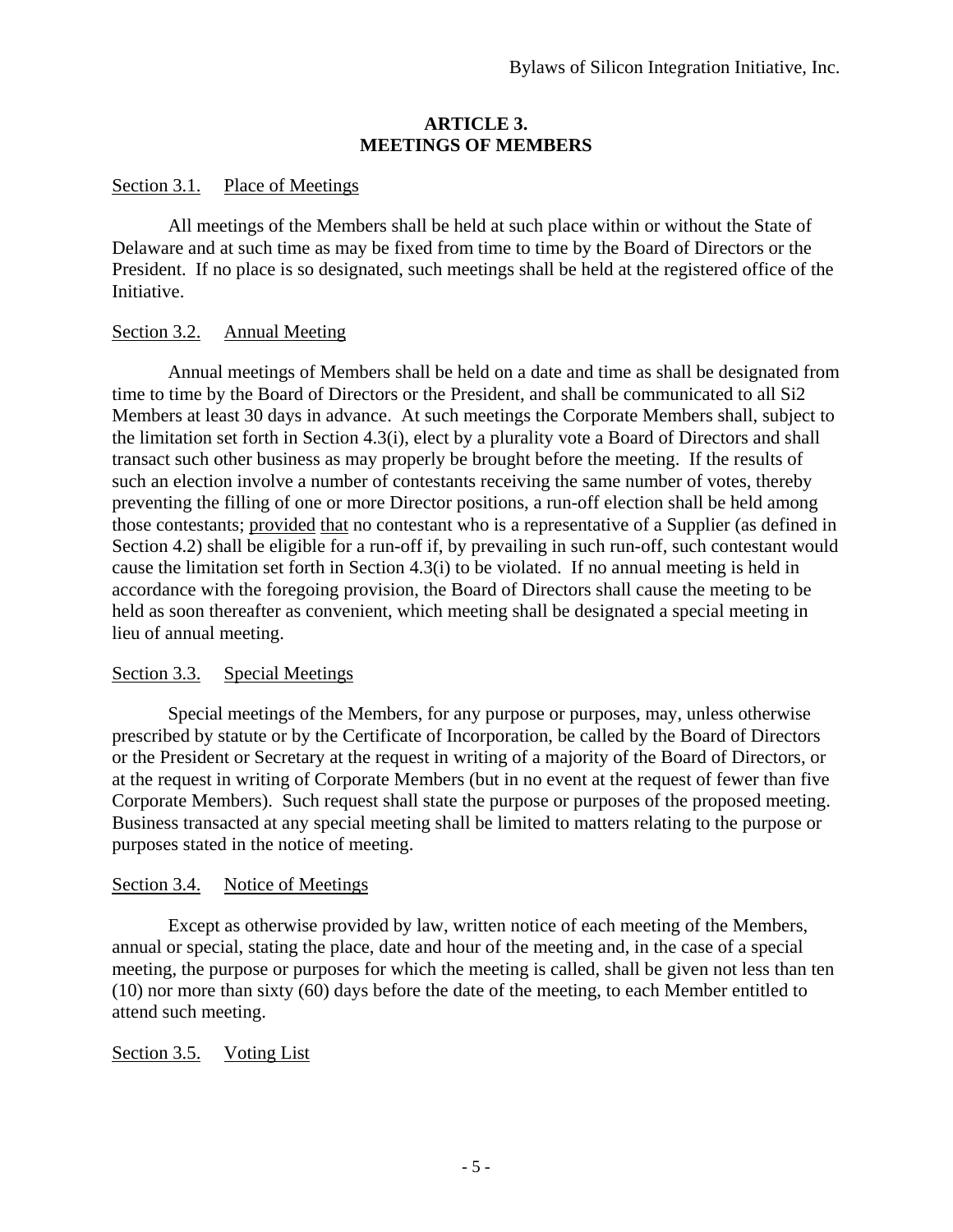The officer who has charge of the Membership Book of the Initiative shall prepare and make, at least ten (10) days before every meeting of the Members, a complete list of the Corporate Members entitled to vote at the meeting, arranged in alphabetical order, and showing the address of each such Member. Such list shall be open to the examination of any Member, for any purpose germane to the meeting, during ordinary business hours, for a period of at least ten (10) days prior to the meeting, either at a place within the city or town where the meeting is to be held, which place shall be specified in the notice of the meeting, or, if not so specified, at the place where the meeting is to be held. The list shall also be produced and kept at the time and place of the meeting during the whole time thereof, and may be inspected by any Member who is present.

# Section 3.6. Quorum

One third of the Corporate Members, present in person or represented by proxy, shall constitute a quorum at all meetings of the Members for the transaction of business, except as otherwise provided by statute, the Certificate of Incorporation or these Bylaws.

# Section 3.7. Adjournments

Any meeting of Members may be adjourned from time to time to any other time and place at which a meeting of Members may be held under these Bylaws, which time and place shall be announced at the meeting, by a majority of the Corporate Members present in person or represented by proxy at the meeting and entitled to vote, though less than a quorum, or, if no Corporate Member is present or represented by proxy, by any officer entitled to preside at or to act as Secretary of such meeting, without notice other than announcement at the meeting, until a quorum shall be present or represented. At such adjourned meeting at which a quorum shall be present or represented, any business may be transacted at the original meeting. If the adjournment is for more than thirty days, or if after the adjournment a new record date is fixed for the adjourned meeting, a notice of the adjourned meeting shall be given to each Member.

# Section 3.8. Action at Meetings

When a quorum is present at any meeting, the vote of a majority of the Corporate Members present in person or represented by proxy and entitled to vote on the question shall decide any question brought before such meeting, unless the question is one upon which by express provision of law, the Certificate of Incorporation or these Bylaws, a different vote is required, in which case such express provision shall govern and control the decision of such question.

# Section 3.9. Voting and Proxies

Unless otherwise provided in the Certificate of Incorporation, each Corporate Member shall at every meeting of the Members be entitled to one vote. Each Corporate Member entitled to vote at a meeting of Members, or to express consent or dissent to corporate action in writing without a meeting, may authorize another person or persons to act for the Corporate Member by proxy. No proxy shall be voted or acted upon more than one year from its date, unless the proxy provides for a longer period.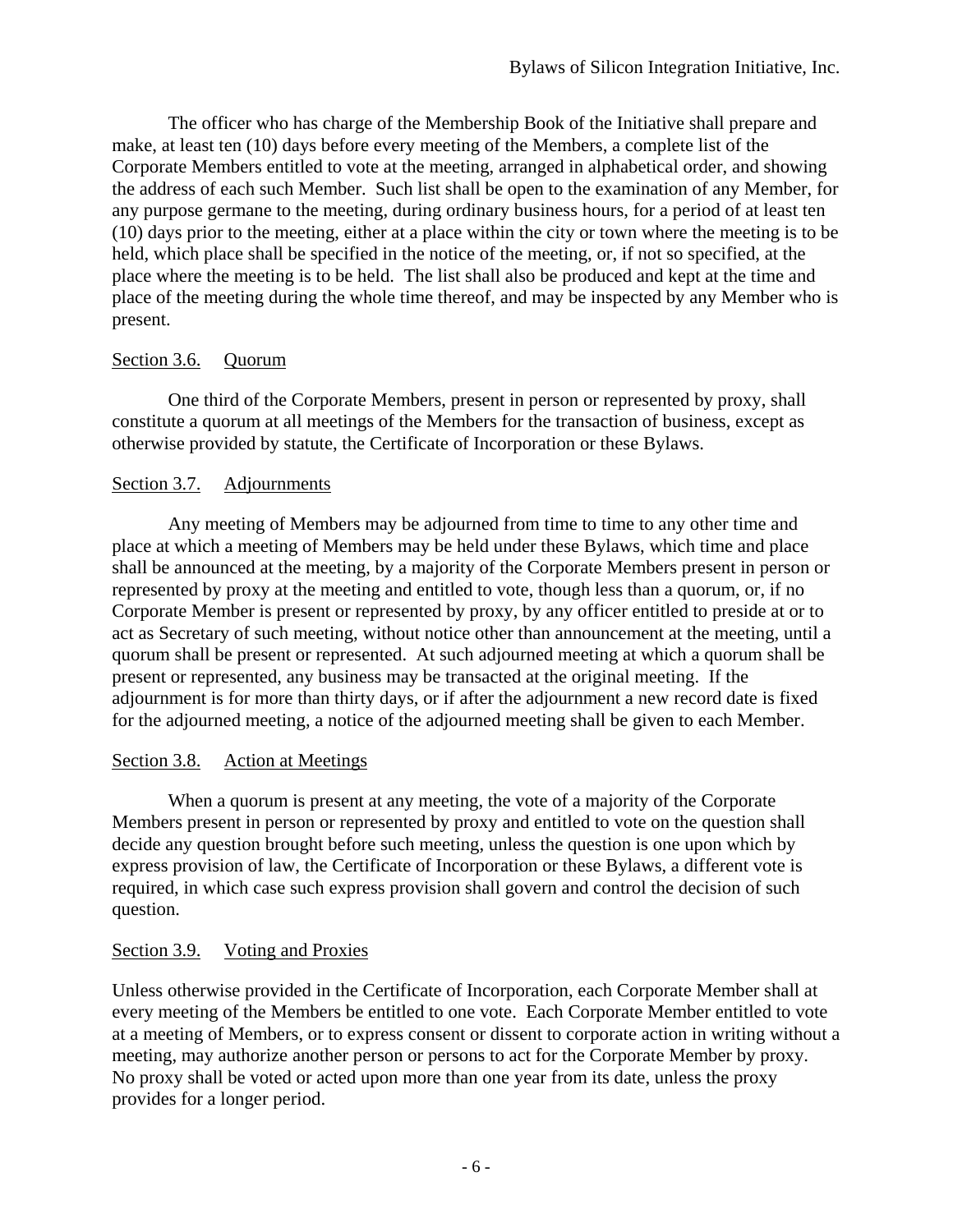# Section 3.10. Action Without Meeting

Any action which is required to be taken or which otherwise may be taken at any annual or special meeting of Members, may be taken without prior notice and without a vote, if a consent in writing or by electronic transmission, setting forth the action so taken, is given by not less than the minimum number of Corporate Members that would be necessary to authorize or take such action at a meeting at which all Corporate Members entitled to vote thereon were present and voted. Prompt notice of the taking of the corporate action without a meeting by less than unanimous written consent shall be given to those Corporate Members who have not consented in writing.

# Section 3.11. Nomination and Election Procedures

Subject to the limitations set forth in Section 4.3 and Section 4.8 of these Bylaws any individual representative of a Corporate Member shall be eligible for election as a Director. The Board of Directors shall establish reasonable nomination and election procedures given the nature, size, and operations of the Initiative, including a reasonable means of nominating an individual representative of a Corporate Member for election as a Director, a reasonable opportunity for a nominee to communicate to the Membership the nominee's qualifications and the reasons for the nominee's candidacy, a reasonable opportunity for all Corporate Members to solicit votes, and a reasonable opportunity for all Corporate Members to choose among the nominees.

# Section 3.12. Order of Business

The order of business at all meetings shall be as determined by the presiding officer, but the order of business to be followed at any meeting at which a quorum is present may be changed by a vote of the Corporate Members. Robert's Rules of Order shall be followed for all meetings of Members.

#### **ARTICLE 4. DIRECTORS**

Section 4.1. Powers

The business and affairs of the Initiative shall be managed by its Board of Directors, which may exercise all powers of the Initiative and do all such lawful acts and things as are not by statute, by the Certificate of Incorporation, or by these Bylaws directed or required to be exercised or done by the Members.

# Section 4.2. Definitions of Suppliers and Users

 Two categories shall be defined for the process of elections to the Si2 Board of Directors. Corporate Members whose primary source of revenue comes from the sale of EDA software, semiconductor manufacturing software, or semiconductor manufacturing equipment shall be categorized as "Suppliers". All other Corporate Members shall be categorized as "Users". Without limiting the foregoing, Users may include Corporate Members engaged in the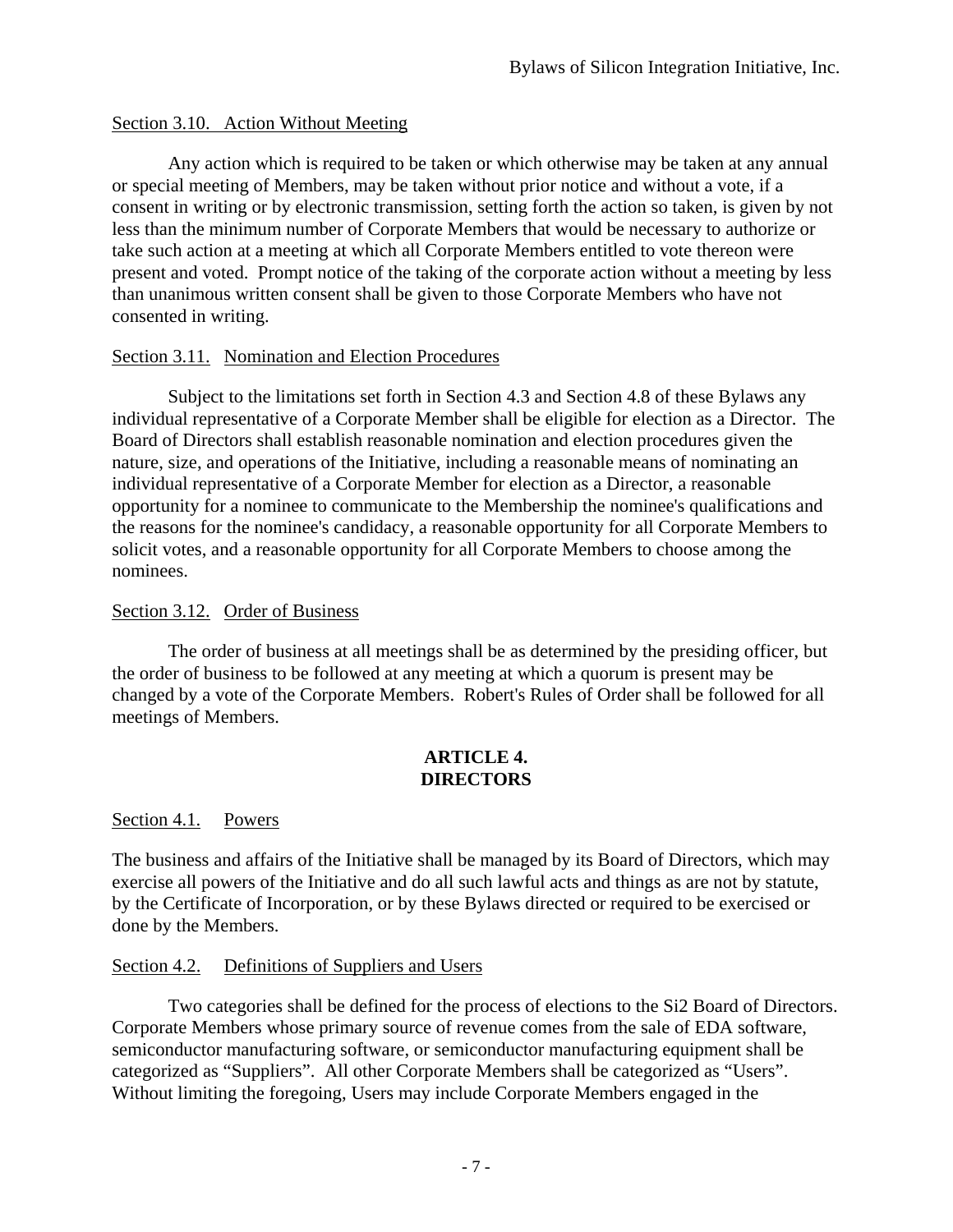development of silicon and silicon intellectual property that rely upon design and/or manufacturing flows comprised of products offered by other entities.

# Section 4.3. Number of Directors

The total number of Directors elected by the Corporate Members pursuant to Section 4.4(a) shall be eleven (11), of which the composition shall be: (i) three or fewer representatives of Suppliers, (ii) one (or fewer) representative of either a Supplier or a User, and (iii) the remainder to be representatives of Users. In addition to the foregoing Directors, pursuant to Section 6.5(h) of these Bylaws the President will, by right of position, be a voting member of the Board of Directors. In addition, ex-officio members of the Board of Directors may be appointed by the elected Directors. However, ex-officio members of the Board of Directors shall serve in an advisory capacity only and shall not be entitled to vote at meetings of the Board of Directors or of any committee thereof.

# Section 4.4. Election and Term of Office of Elected Directors

(a) The Corporate Members shall elect Directors at the time of the Annual Meeting. Directors may be replaced as Directors by designation of the Corporate Members they represent at any time and at the sole discretion of such Corporate Members.

(b) The term of office for each Director shall be one (1) year. A Director shall hold office until the earliest to occur of (i) the expiration of the term for which such Director was elected and such Director's successor is elected and qualified, (ii) the Corporate Member that the Director represents ceases to be a Corporate Member in good standing, or (iii) the disqualification, resignation or removal of the Director.

# Section 4.5. Enlargement or Reduction

The number of Directors and the classes of Members eligible to elect Directors may be amended only by a majority vote of the Corporate Members or as provided by Article 15 of these Bylaws.

# Section 4.6. Resignation and Removal

Any Director may resign at any time upon written notice to the Initiative at its principal place of business or to the President or Secretary. Such resignation shall be effective upon receipt unless it is specified to be effective at some other time or upon the happening of some other event. Any Director or the entire Board of Directors may be removed, with or without cause, by a majority of the Corporate Members then entitled to vote at an election of Directors, unless otherwise specified by law or the Certificate of Incorporation.

# Section 4.7. Vacancies

(a) A vacancy in the Board of Directors shall be deemed to exist in case of the disqualification, resignation or removal of any Corporate Member as a Director or if the authorized number of Directors is increased.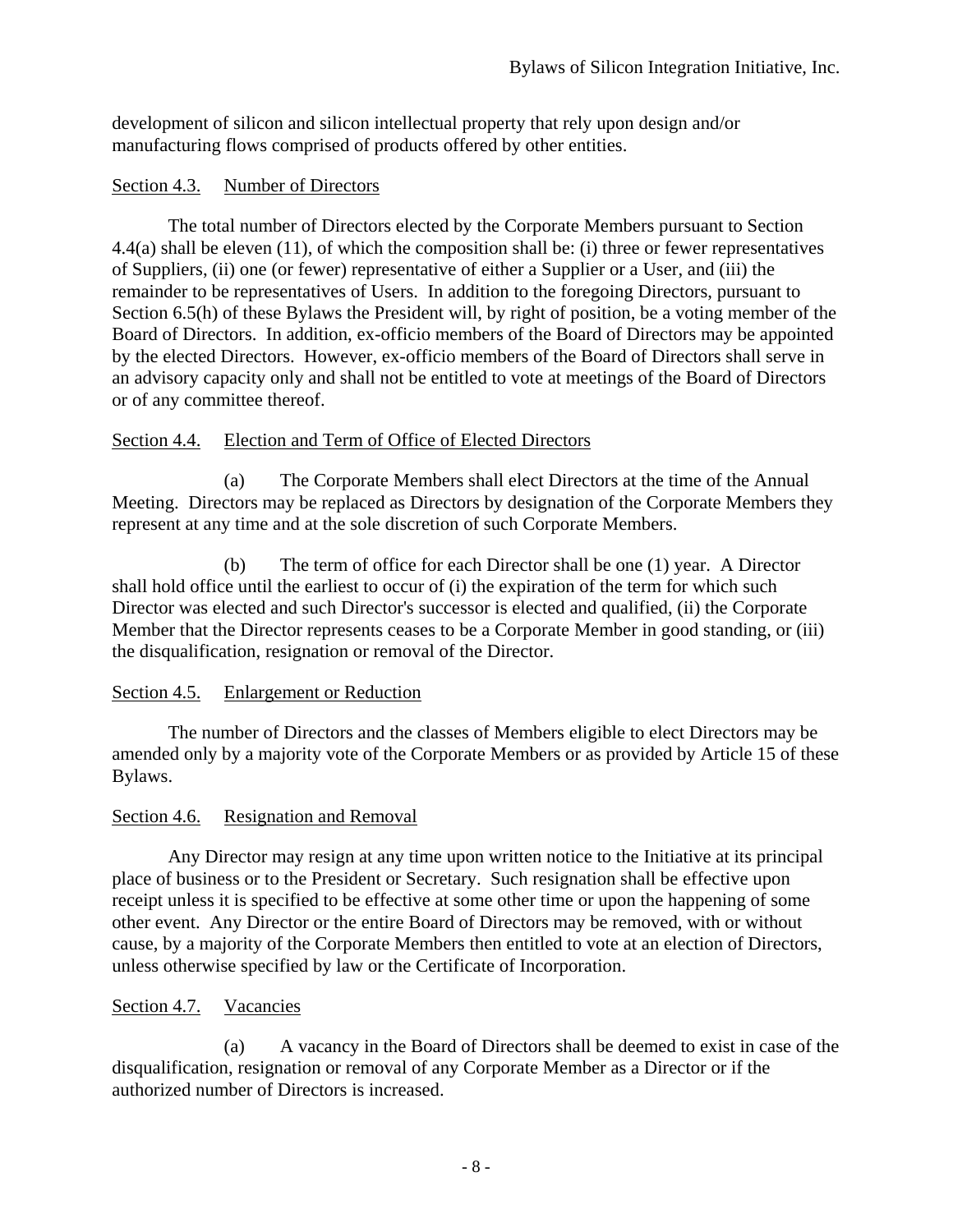(b) Vacancies on the Board of Directors may be filled by a majority of the elected Directors then in office if six (6) or more Directors remain in office. If the number of remaining elected Directors is less than six (6), then such vacancies shall be filled through election by the Corporate Members. The term of a Director so appointed or elected shall be the unexpired portion of the term of the Director, if any, of the Director so appointed or elected is replacing, or until the next general election of Directors, in the case of an expansion of the Board of Directors.

(c) The Corporate Members may elect a Director or Directors at any time to fill any vacancy or vacancies not filled by the Directors. The qualifications of Directors elected pursuant to this Section 4.7(c) shall be the same as those described in Section 4.8.

(d) In the event of a vacancy in the Board of Directors, the remaining Directors, except as otherwise provided by law or these Bylaws, may exercise the powers of the full Board of Directors until the vacancy is filled.

# Section 4.8. Qualifications

An eligible candidate for election to the Board of Directors must be an officer of a Corporate Member and/or hold a position in a Corporate Member company as a decision maker on matters relating to the purpose of the Initiative and hold authority within the organization commensurate with such position. Typically, these positions will hold the title of President, Vice President, General Manager, Director, or higher.

# Section 4.9. Place of Meetings

The Board of Directors may hold meetings, both regular and special, either within or without the State of Delaware.

# Section 4.10. Regular Meetings

Regular meetings of the Board of Directors may be held without notice at such time and at such place as shall from time to time be determined by the Board of Directors; provided that any Director who is absent when such a determination is made shall be given prompt notice of such determination. A regular meeting of the Board of Directors may be held without notice immediately after and at the same place as the annual meeting of Members.

# Section 4.11. Special Meetings

Special meetings of the Board of Directors may be called by the President, Secretary, or on the written request of two or more Directors, or by one Director in the event that there is only one Director in office. Two days' notice to each Director, either personally or by telegram, cable, telecopy, commercial delivery service, telex or similar means sent to his business or home address, or three days' notice by written notice deposited in the mail, or three days' shall be given to each Director by the Secretary or by the officer or one of the Directors calling the meeting. A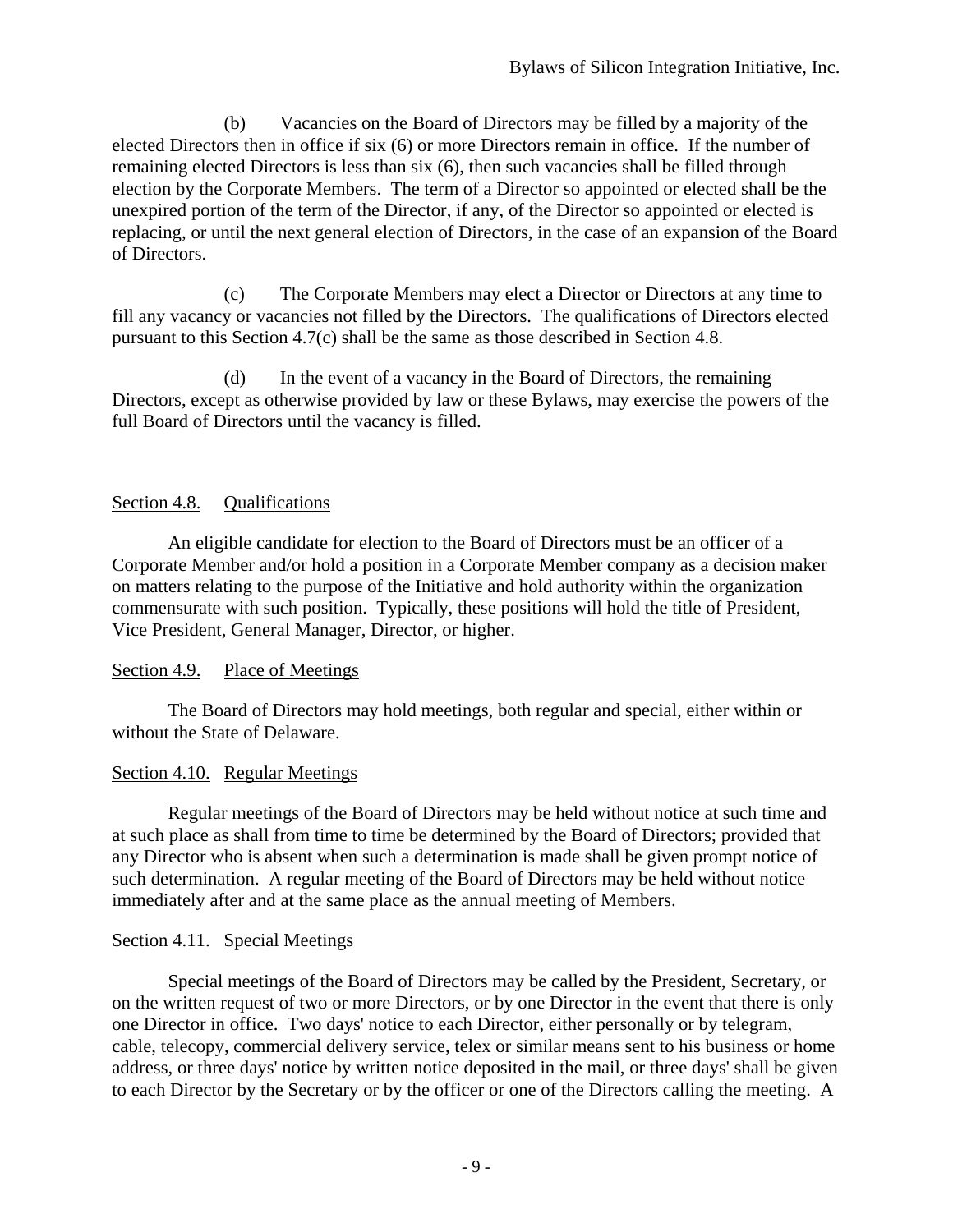notice or waiver of notice of a meeting of the Board of Directors need not specify the purposes of the meeting.

# Section 4.12. Quorum, Action at Meeting, Adjournments

At all meetings of the Board of Directors a majority of Directors then in office shall constitute a quorum for the transaction of business and the act of a majority of the Directors present at any meeting at which there is a quorum shall be the act of the Board of Directors, except as may be otherwise specifically provided by law or by the Certificate of Incorporation. No person other than a Director shall be permitted to attend any meeting of the Board of Directors, except as a non-voting observer and then only with the prior approval of the Board of Directors. For purposes of this section the term "entire board" shall mean the number of Directors last fixed by the Members or Directors, as the case may be, in accordance with law and these Bylaws; provided, however, that if less than all the number so fixed of Directors were elected, the "entire board" shall mean the greatest number of Directors so elected to hold office at any one time pursuant to such authorization. If a quorum shall not be present at any meeting of the Board of Directors, a majority of the Directors present thereat may adjourn the meeting from time to time, without notice other than announcement at the meeting, until a quorum shall be present. For the purposes of this Section 4.12, the President of the Initiative shall be deemed to have been "elected" to hold office pursuant to Section 6.5 of these Bylaws.

# Section 4.13. Action by Consent

Unless otherwise restricted by the Certificate of Incorporation or these Bylaws, any action required or permitted to be taken at any meeting of the Board of Directors or of any committee thereof may be taken without a meeting, if all members of the Board of Directors or committee, as the case may be, consent thereto in writing or by electronic transmission, and the written consents or electronic transmissions are filed with the minutes of proceedings of the Board of Directors or any such committee.

# Section 4.14. Telephonic Meetings

Unless otherwise restricted by the Certificate of Incorporation of these Bylaws, members of the Board of Directors or of any committee thereof may participate in a meeting of the Board of Directors or of any committee, as the case may be, by means of conference telephone or similar communications equipment, provided that all persons participating in the meeting can hear each other. Such participation in a meeting shall constitute presence in person at the meeting.

# Section 4.15. Inspection Rights

Every Director shall have the absolute right at any time to inspect, copy and make extracts of, in person or by agent or attorney, all books, records and documents of every kind of the Initiative and to inspect the physical properties of the Initiative.

# Section 4.16. Fees and Compensation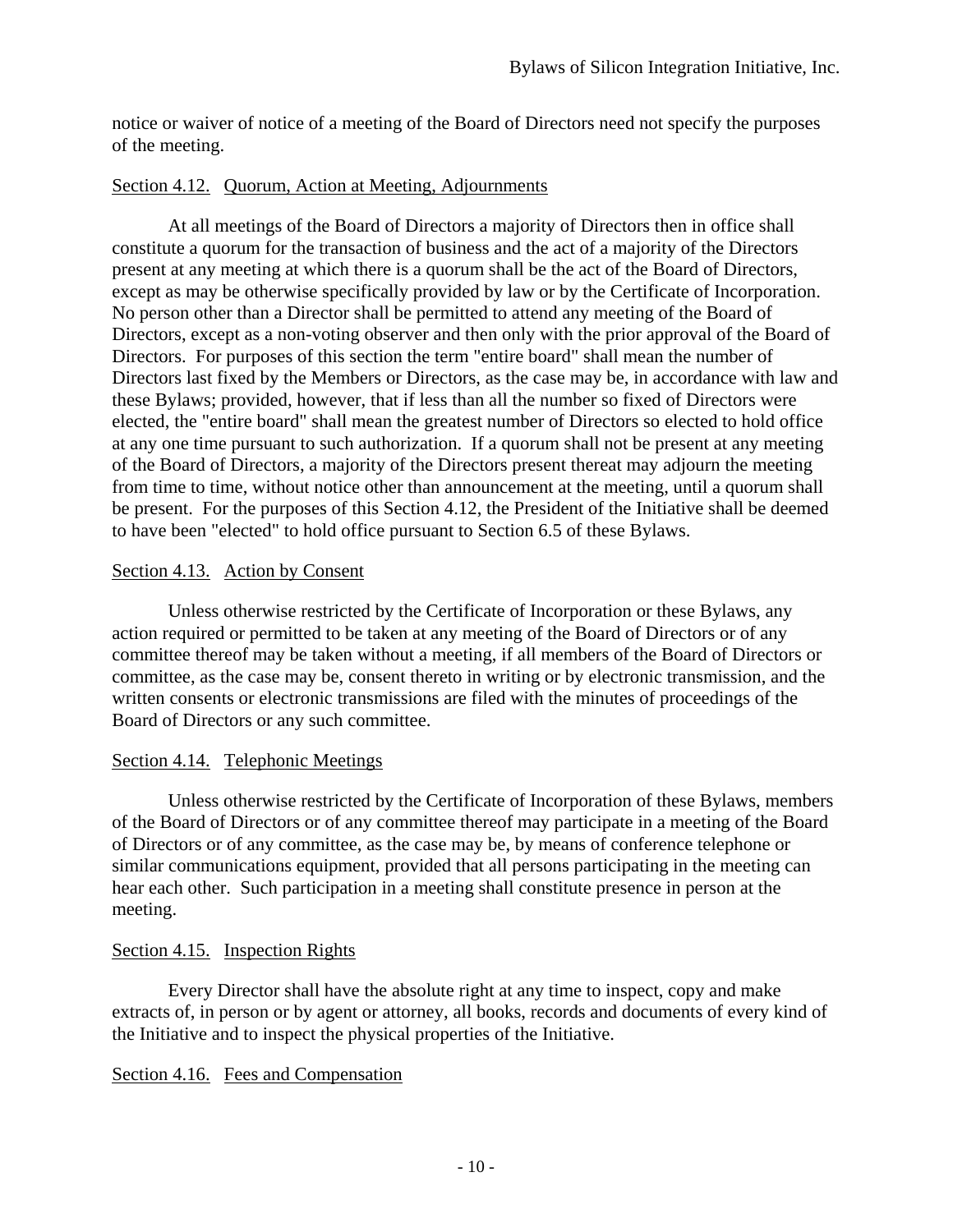Directors shall not receive any stated salary or other compensation for their services as Directors, but, by resolution of the Board of Directors, a fixed fee may be allowed for attendance at each meeting of the Board of Directors. Directors may be reimbursed in such amounts as may be determined from time to time by the Board of Directors for expense incurred while acting on behalf of the Initiative or expenses incurred in attending meetings of the Board of Directors. Nothing herein contained shall be construed to preclude any Director from serving the Initiative in any other capacity as an officer, agent, employee, or otherwise, and receiving compensation therefor. The Directors may also allow compensation for Technical Advisory Board Members and ex-officio Directors for service to the Board of Directors and members of committees for service on such committees.

#### **ARTICLE 5. EXECUTIVE COMMITTEE AND OTHER COMMITTEES**

# Section 5.1. Executive Committee

The Board of Directors may, by resolution adopted by a majority of the Directors then in office (provided a quorum is present), create an Executive Committee, consisting of two or more Directors (including the President and the Chairperson, should said offices then be filled). The Board of Directors may designate one or more Directors as alternate members of such committee, who may replace any absent member at any meeting of such committee. The Executive Committee, subject to any limitations imposed by the Certificate of Incorporation, by these Bylaws, by statute, or by the Board of Directors, shall have and may exercise all of the powers of the Board of Directors which are delegated to the Executive Committee from time to time by the Board of Directors; provided, however, that the Executive Committee shall have no authority with respect to:

- (a) The approval of any action which also requires approval of the Corporate Members.
- (b) The filling of vacancies on the Board of Directors.
- (c) The fixing of compensation of the Directors for serving on the Board of Directors or on any committee.
- (d) The amendment or repeal of the Bylaws or the adoption of new Bylaws.
- (e) The amendment or repeal of any resolution of the Board of Directors which by its express terms is not so amendable or repealable.
- (f) Amending the Certificate of Incorporation.
- (g) Adopting an agreement of merger or consolidation.
- (h) Recommending to the Corporate Members the sale, lease or exchange of all or substantially all of the Initiative's property and assets.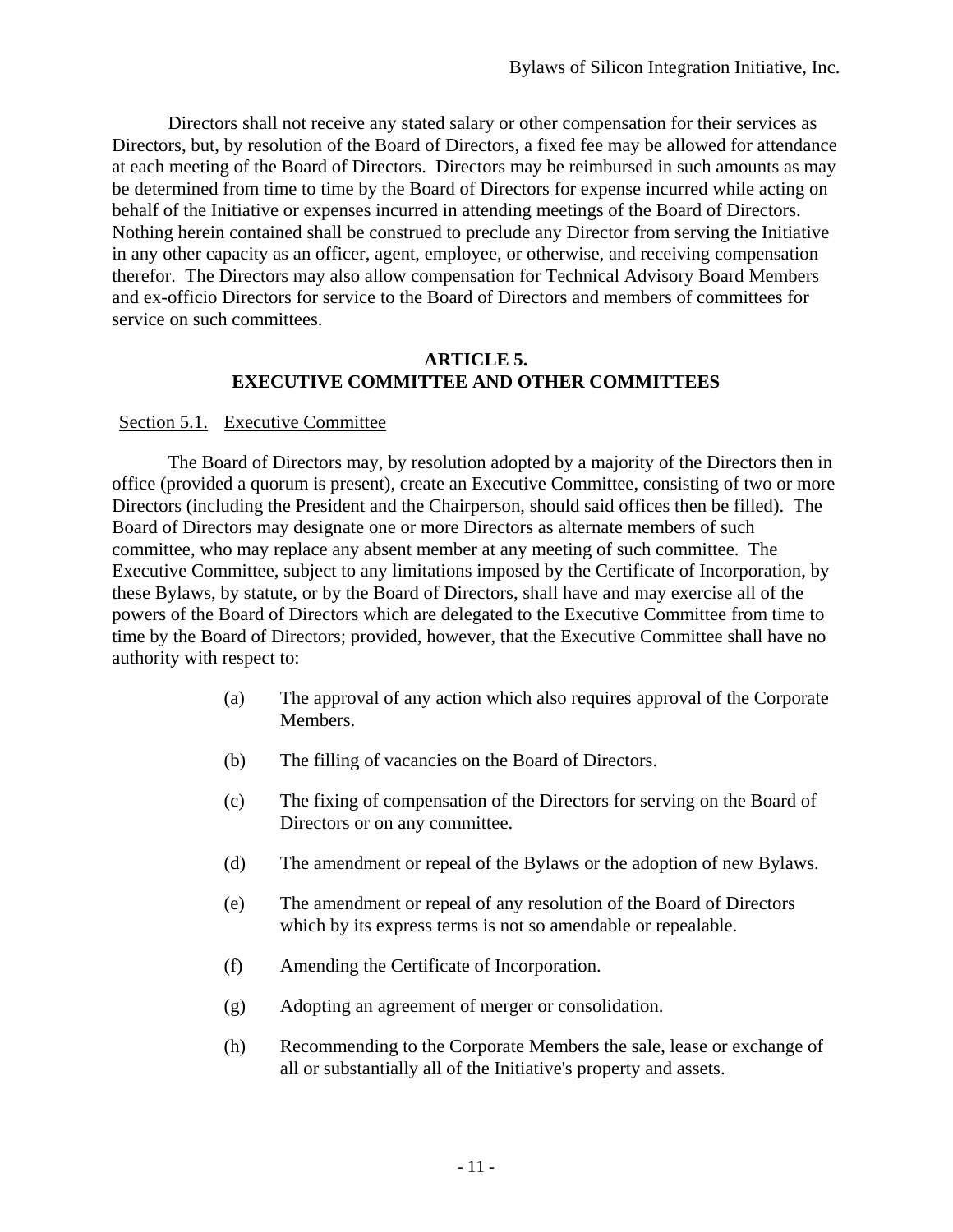- (i) Recommending to the Corporate Members a dissolution of the Initiative or a revocation of a dissolution.
- (j) Adopting standards, specifications and guidelines on behalf of the Initiative.

# Section 5.2. Other Committees of the Board of Directors

The Board of Directors may, by resolution adopted by a majority of the Directors then in office (provided a quorum is present), create such other committees, each consisting of two (2) or more Directors appointed by the Board of Directors, as it may from time to time deem advisable to perform such general or special duties as may from time to time be delegated to any such committee by the Board of Directors, subject to the limitations imposed by the Certificate of Incorporation or by these Bylaws. No such committee shall have the power or authority to take any action prohibited by Section 5.1 above to be taken by the Executive Committee. The Board of Directors may designate one or more Directors as alternate members of any committee, who may replace any absent member at any meeting of the committee. Any committee or committees shall have such name or names as may be determined from time to time by resolution adopted by the Board of Directors. Each committee shall keep regular minutes of its meetings and make such reports to the Board of Directors as the Board of Directors may request.

# Section 5.3. Meetings of Committees of the Board of Directors

Except as otherwise provided in these Bylaws or by resolution of the Board of Directors, each committee of the Board of Directors may adopt its own rules governing the time and place of holding meetings, the method of calling its meetings, and the conduct of its proceedings. Each committee shall meet as provided by such rules, but unless otherwise provided by resolution of the Board of Directors or in such rules, its business shall be conducted as nearly as possible in the same manner as is provided in these Bylaws for the conduct of the business the Board of Directors.

# Section 5.4. Term of Office of Members of Committees of the Board of Directors

Each member of a committee of the Board of Directors shall serve at the pleasure of the Board of Directors.

# Section 5.5. Project Technical Advisory Boards (PTAB)

Project Technical Advisory Boards (each a "PTAB") shall be established from time to time with the approval of the Board of Directors. The membership and rules of operation of each PTAB shall be as determined by the Board of Directors in compliance with Article 13 of these Bylaws. Subject always to the rules of operation as determined by the Board of Directors, the purpose of a PTAB will be to exercise individual project control and accountability to the facilitating staff of the Initiative and to extend leadership and support toward the success of the project. Subject to the foregoing, PTAB membership shall be comprised of representatives of companies participating in the project along with the appointed Initiative representative. Subject to the foregoing, upon formation and Board of Directors approval, PTAB members shall elect a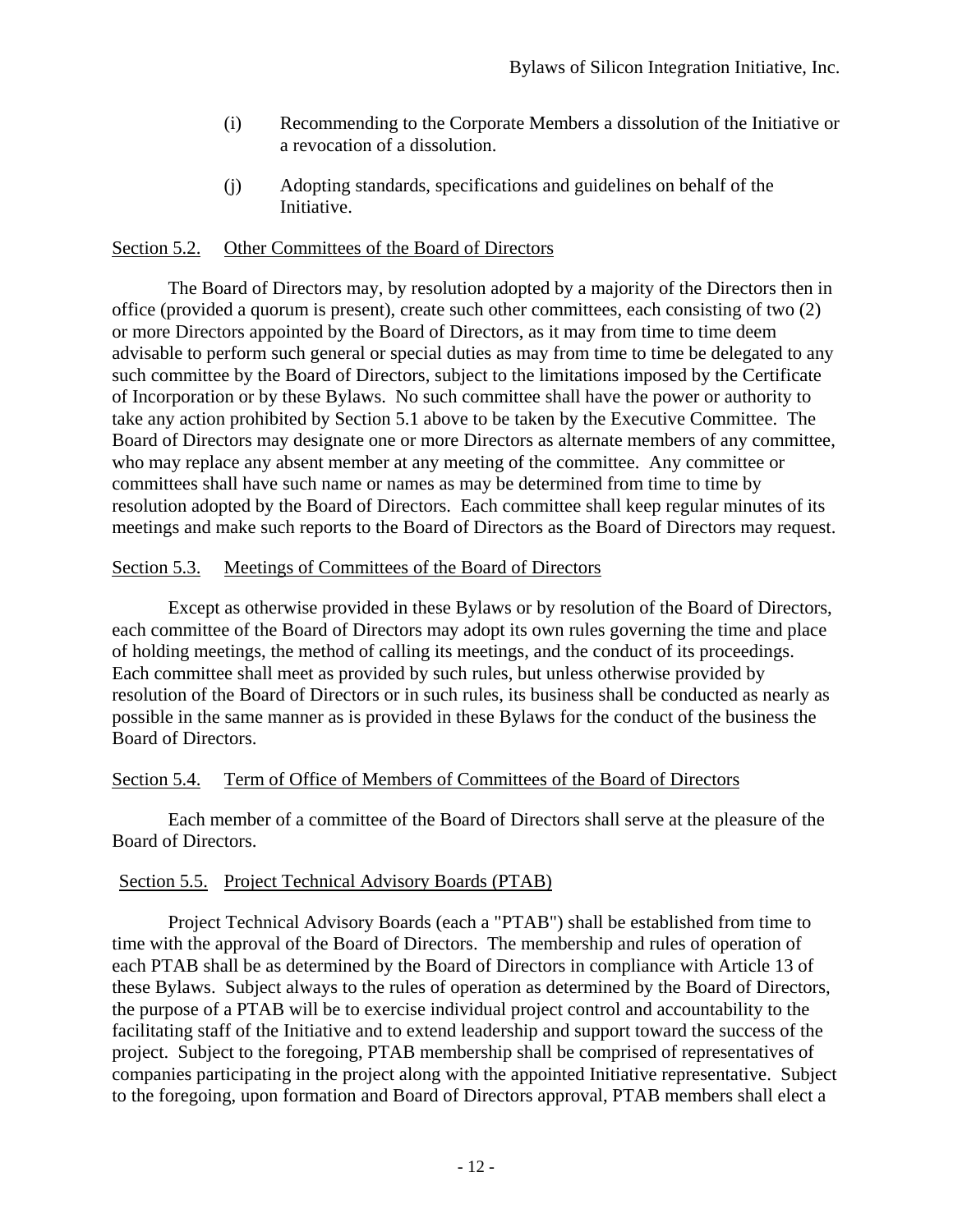Chairperson for the PTAB and formally review and adopt the operating guidelines of the Initiative. Initiative staff may serve in the capacity as PTAB chairperson if elected.

Subject to the foregoing, each PTAB member shall serve for the term of the project.

# Section 5.6. Special Interest Groups

Special Interest Group Councils (also referred to as "Councils", "Advisory Boards," and/or "SIGS") shall be established from time to time with the approval of the Board of Directors. The membership criteria and rules of operation of each Special Interest Group Council shall be approved by the Board of Directors in compliance with Article 13 of these Bylaws. Subject always to the rules of operation as approved by the Board of Directors, the purpose of a Council will be to identify and address the issues of the Council's members consistent with the purpose of the Initiative. Subject to the foregoing, Special Interest Group Council membership shall be determined by the initial proposers of the group and expanded or reduced in accordance with the then current membership guidelines. All activities of the Special Interest Groups are to be attended and facilitated by an Initiative representative. Initiative members in good standing may assign representatives to multiple Special Interest Groups. Such participation will not have the effect of increasing or decreasing membership rights.

The Initiative may assess additional dues for Special Interest Group participation to cover costs beyond the basic membership fee. Such fees are to be set by the Initiative from time to time under the established financial operating guidelines monitored by the Board.

# Section 5.7. Technical Subcommittees of PTABs

Subject always to the rules of operation determined by the Board of Directors with respect to each PTAB, a PTAB may form technical subcommittees or working groups comprised of members of the PTAB (each a "Working Group"). The Working Groups shall develop requirements, review candidate technologies or services and propose resolution of issues in accordance with PTAB operating guidelines.

# Section 5.8. Adoption of Proposals for Standards, Specifications and Guidelines

Any proposal for standards, specifications and guidelines adopted by a two-thirds vote of the members of the Working Group may be submitted to the PTAB for approval. Members of the PTAB shall be given at least 30 days advance notice, and shall be given reasonable opportunity to present comments, prior to the approval deadline for the proposal. A proposal approved by at least a two-thirds (2/3) majority of the PTAB shall then be effective as to the Initiative. Notice of any new standard, specification, or guideline of the Initiative shall be distributed to the Membership within 30 days of PTAB approval.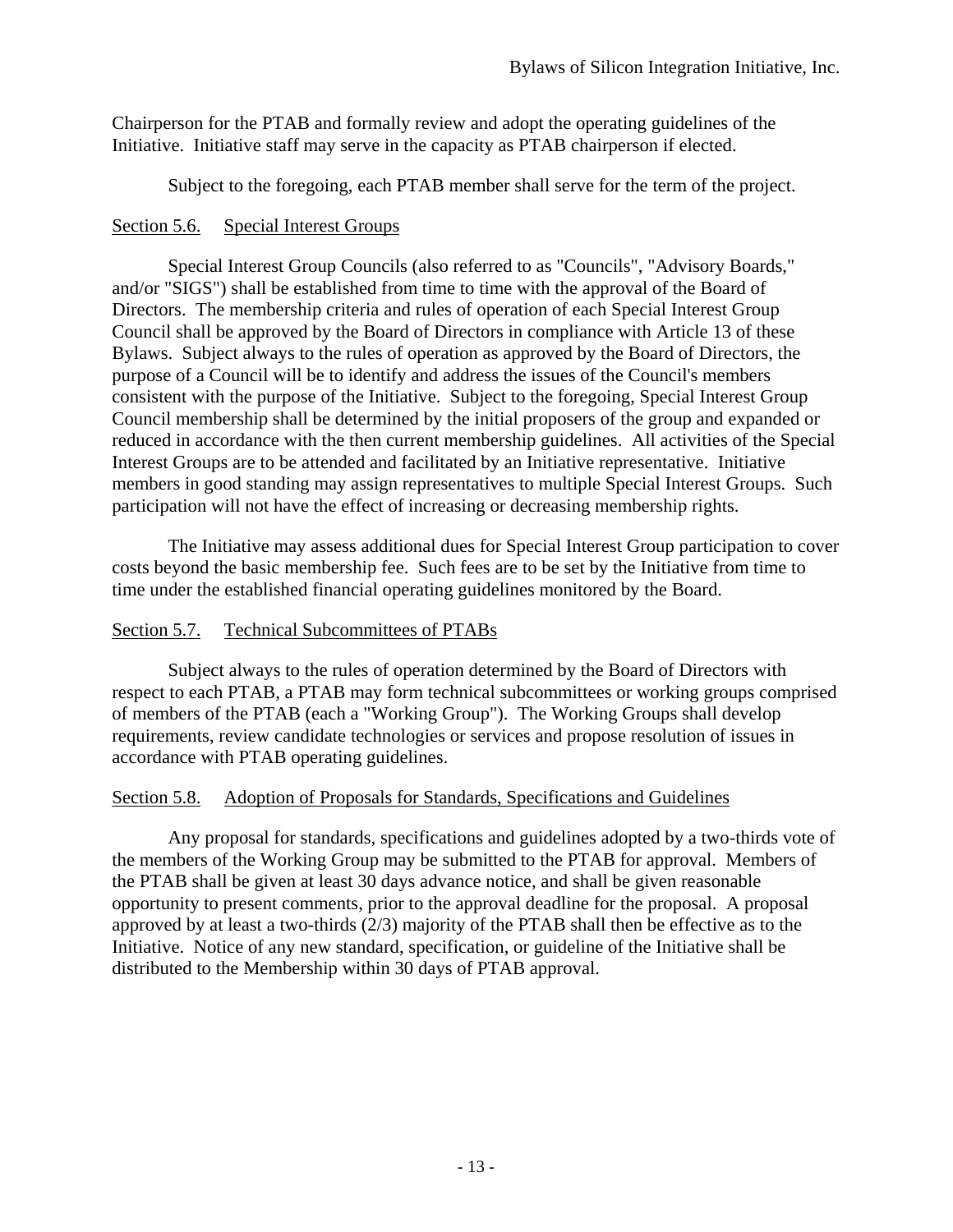# Section 5.9. Recourse to Vote of PTABs

By written petition of ten percent (10%) of the Corporate Members, any matter voted on by the PTAB may be brought before the Board of Directors for approval or disapproval.

#### Section 5.10. Changes to Scope or Structure of Existing PTABs

Any proposal for a modification to either the scope or operating structure of an existing PTAB, as defined within the PTAB's Operating Rules, must be submitted to the Board of Directors for approval.

# **ARTICLE 6. OFFICERS**

#### Section 6.1. Officers

The officers of the Initiative shall be the President, the Board-approved Vice-President, a Treasurer, a Secretary and a Chairperson of the Board of Directors. The Initiative may also have, at the discretion of the Board of Directors, one or more Vice Chairpersons, one or more Assistant Secretaries or Assistant Treasurers, and such other officers with such titles, terms of office and duties as may be elected in accordance with the provisions of Section 6.3. Vice Chairpersons, Treasurer and Secretary must as a prerequisite be individuals designated by a Corporate Member, a representative of which has been elected to the Board of Directors. An individual may hold two or more offices unless the Certificate of Incorporation otherwise provides.

#### Section 6.2. Vacancies

A vacancy in any office described in above Section 6.1 because of death, resignation, removal, disqualification or any other cause shall be filled in the manner prescribed in these Bylaws for elections to such office. A vacancy in any office may only be filled by the affirmative vote of a majority of the Board of Directors then in office (provided a quorum is present).

#### Section 6.3. Election and Tenure

The Board of Directors at its first meeting after each annual meeting of Members shall choose a Chairperson, a Secretary and a Treasurer. Other officers may be elected by the Board of Directors at such meeting, at any other meeting, or by written consent. Each officer of the Initiative shall hold office until such officer's successor is chosen and qualifies, unless a different term is specified in the vote choosing or electing such officer, or until such officer's earlier death, resignation or removal. Any officer elected by the Board of Directors may be removed at any time by the affirmative vote of a majority of the Board of Directors or a committee duly authorized to do so. Any vacancy occurring in any office of the Initiative may be filled by the Board of Directors, at its discretion, through election at a meeting held for that purpose, at any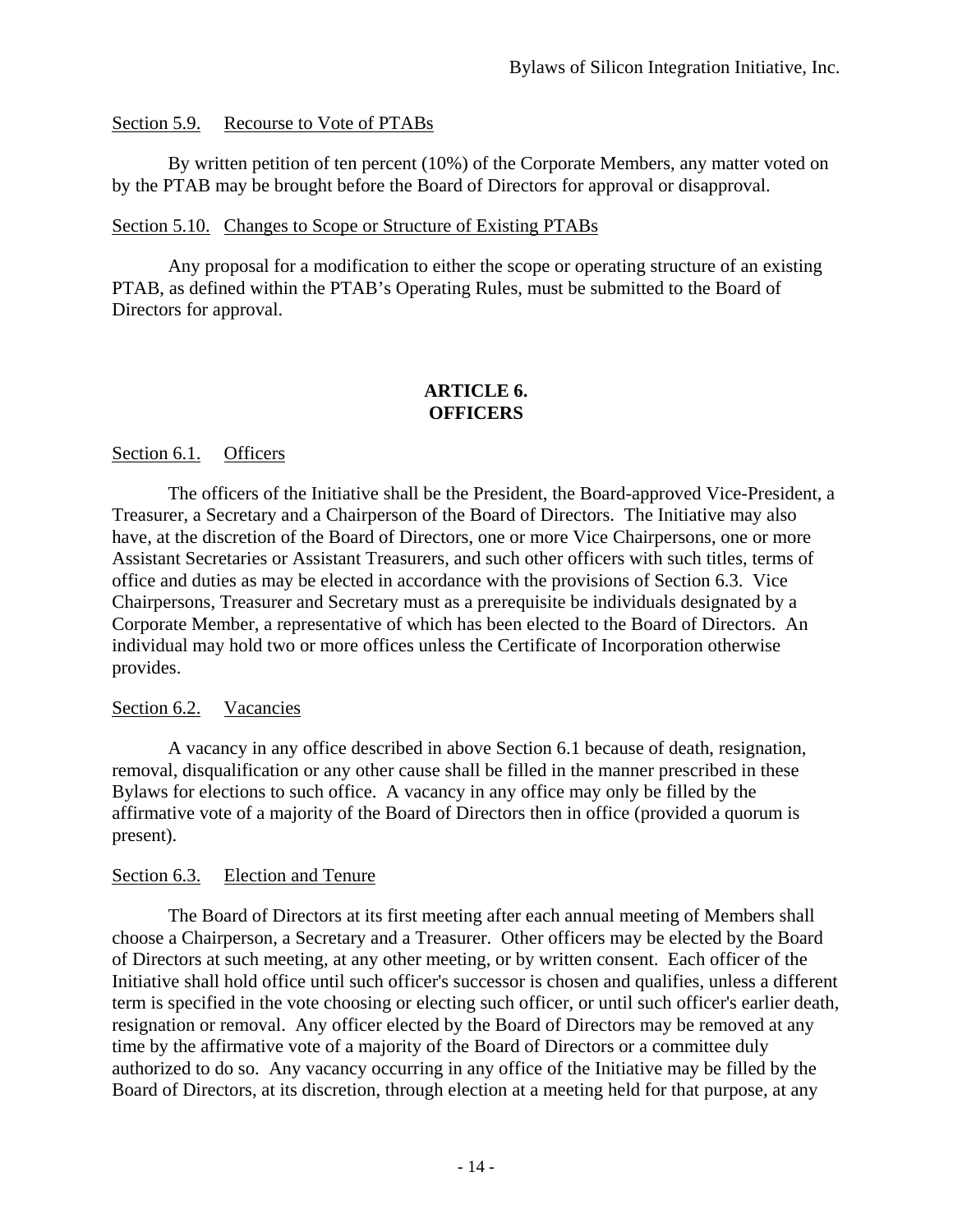other meeting, or by written consent. Any officer may resign by delivering a written resignation to the Initiative at its principal place of business or to the President or the Secretary. Such resignation shall be effective upon receipt unless it is specified to be effective at some other time or upon the happening of some other event.

#### Section 6.4. Chairperson

The Chairperson of the Board of Directors or his delegated alternate shall preside over all meetings of the Board of Directors. Working with the President and the other members of the Executive Committee, the Chairperson will call Board of Directors meetings, prepare the agenda for those meetings, organize Board of Directors activities, distribute materials, and follow-up on Board of Directors action items.

The Chairperson will be selected by the Board of Directors from among the Directors, and may also serve as the President.

# Section 6.5. President

The President is the chief executive officer and general manager of the Initiative. The President shall, subject to the control of the Board of Directors, have general supervision, direction and control of the business and affairs of the Initiative and of its officers, employees and agents, including the right to employ, discharge and prescribe the duties and compensation of all officers, employees and agents of the Initiative, except where such matters are prescribed in the Bylaws or by the Board of Directors. The President (a) will be a full-time position; (b) will be selected by the Board of Directors by whatever method the Board of Directors deems to be appropriate; (c) will serve for a term determined by the Board of Directors; (d) may be terminated at the discretion of the Board of Directors; (e) can be any qualified person, not necessarily having an association with a Member organization; (f) will have compensation and other terms and conditions for employment as determined by the Board of Directors; (g) may be compensated by the Initiative and/or by contribution from a third party as determined by the Board of Directors; (h) will, by right of position, be a voting member of the Board of Directors.

The President is eligible to serve simultaneously as a Board of Directors delegate representing a Corporate Member should he/she be so designated by that Corporate Member. However, in such a case, the President will have the right to cast only a single vote.

# Section 6.6. Vice President

The Board-approved Vice President shall perform, under the direction of the President, duties and responsibilities in the management of the Initiative or in one or more particular areas of its management. In the event of the disability of the President, the duties of the President shall be exercised by the Vice President in the order designated by the Board of Directors (or in the absence of any designation, then in the order determined by their tenure in office).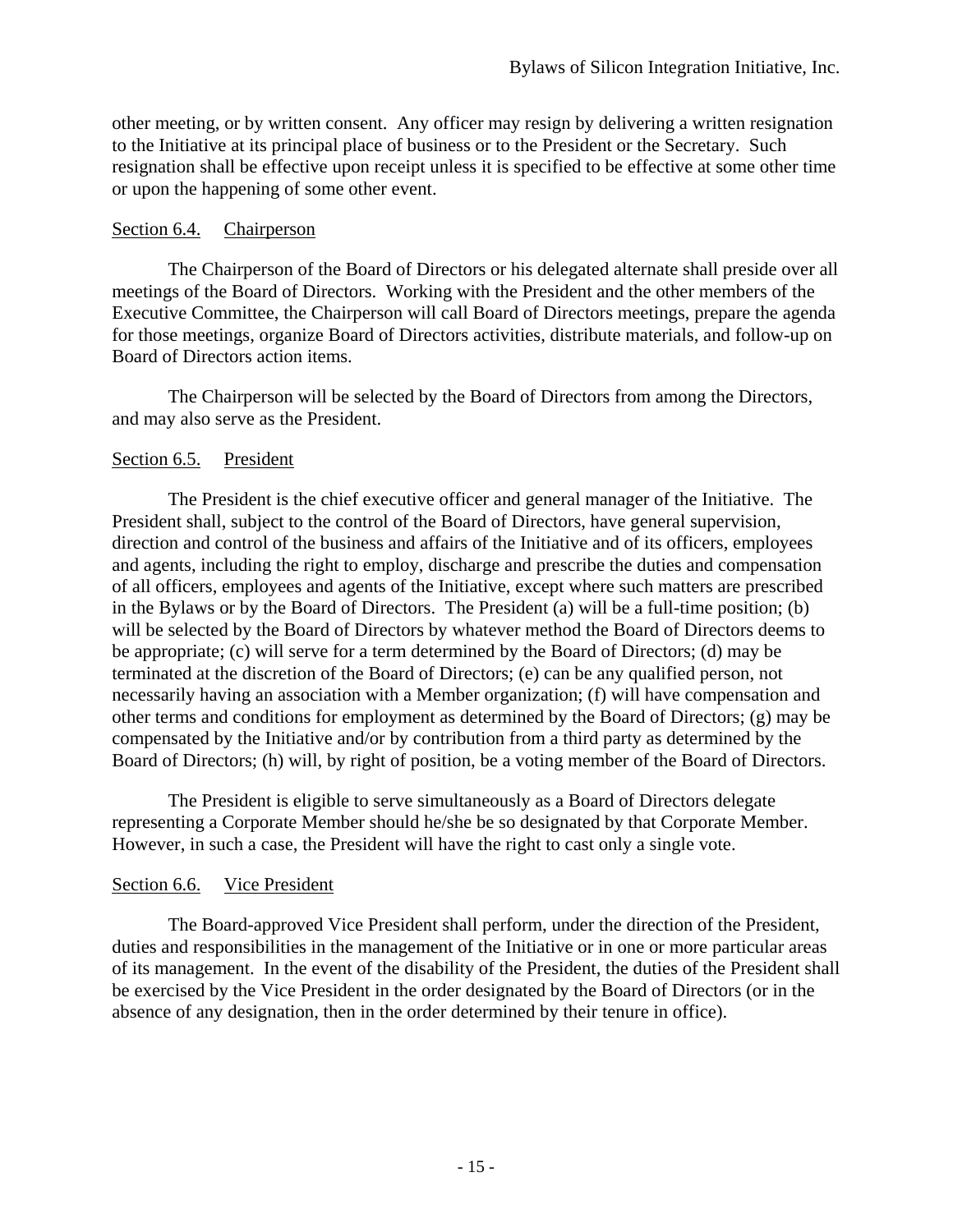# Section 6.7. Secretary

The Secretary shall keep or cause to be kept the Membership Book and the Minute Book of the Initiative. The Secretary shall sign in the name of the Initiative, either alone or with one or more other officers, all documents authorized or required to be signed by the Secretary. If the Initiative has a corporate seal, the Secretary shall keep the seal and shall affix the seal to membership certificates, if issued, and to other documents as appropriate or desired. The Board of Directors may by resolution authorize one or more Assistant Secretaries to perform, under the direction of the Secretary, some or all the duties of the Secretary.

# Section 6.8. Treasurer

The Treasurer is responsible for the receipt, maintenance and disbursement of all funds of the Initiative and for the safekeeping of all securities of the Initiative. The Treasurer shall keep or cause to be kept books and records of account and records of all properties of the corporation. The Treasurer shall prepare or cause to be prepared annually, or more often if so directed by the Board of Directors or President, financial statements of the Initiative. The Board of Directors may by resolution authorize one or more Assistant Treasurers to perform, under the direction of the Treasurer, some or all the duties of the Treasurer.

# Section 6.9. Bond

If required by the Board of Directors, any officer shall give the Initiative a bond in such sum and with surety or sureties and upon such terms and conditions as shall be satisfactory to the Board of Directors, including without limitation a bond for the faithful performance of such officer's duties and for the restoration to the Initiative of all books, papers, vouchers, money and other property of whatever kind in such officer's possession or control and belonging to the Initiative.

# Section 6.10. Compensation

The compensation, if any, of the officers shall be fixed from time to time by the Board of Directors. No officer shall be prevented from receiving compensation by reason of the fact that the officer is also a Director of the Initiative. The President, although a member of the Board of Directors, shall not vote on matters relating to the President's compensation or duration in office.

# **ARTICLE 7. NOTICES**

#### Section 7.1. Delivery

Whenever, under the provisions of law, or of the Certificate of Incorporation or these Bylaws, written notice is required to be given to any Director or Member, such notice may be given by mail, addressed to such Director or Member, at the address which appears on the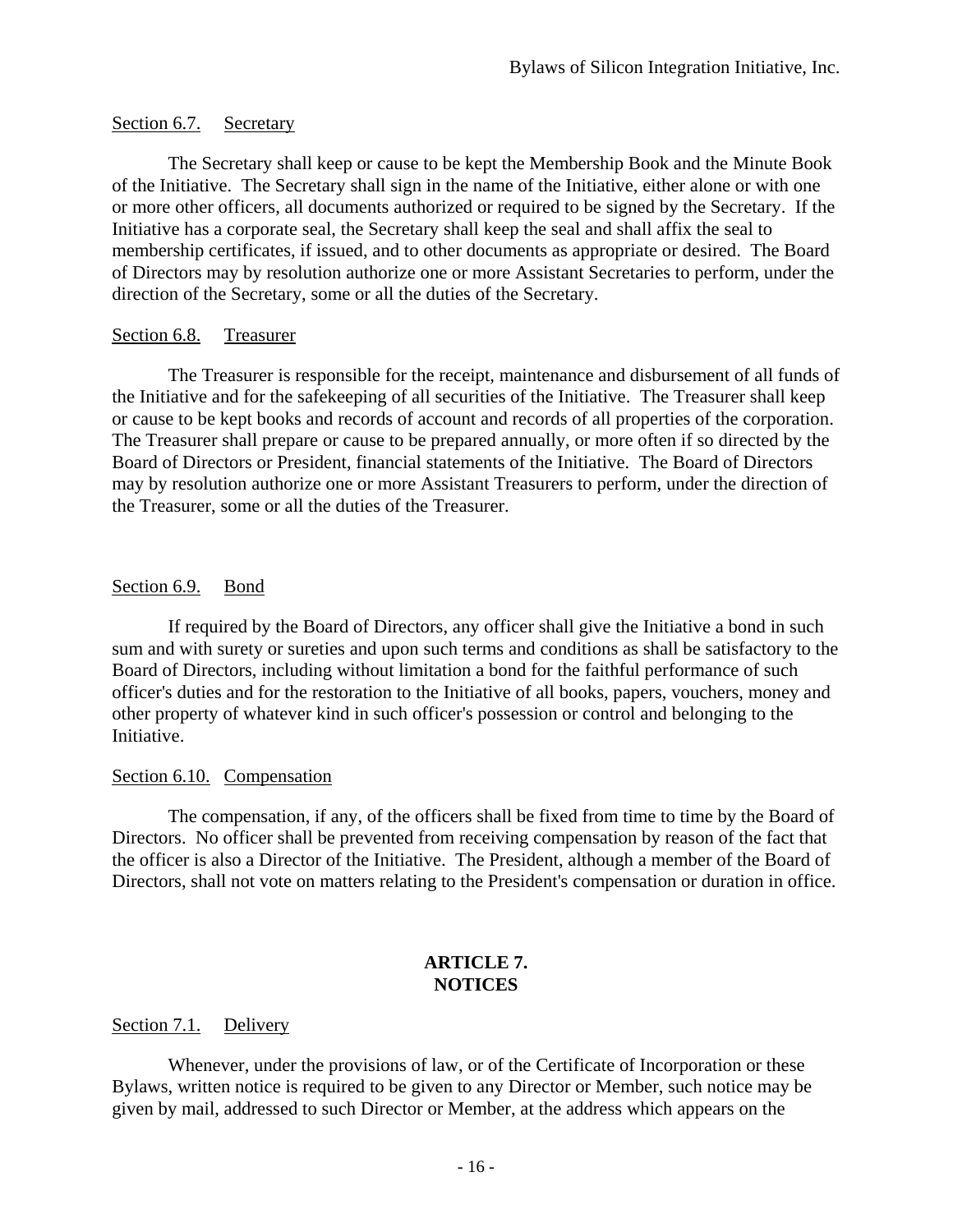records of the Initiative, with postage thereon prepaid. Any such notice shall be deemed to be given at the time when the same shall be deposited in the United States mail. Unless written notice by mail is required by law, written notice may also be given by telegram, cable, telecopy, commercial delivery service, telex or similar means, addressed to such Director or Member at the address which appears on the records of the Initiative, in which case such notice shall be deemed to be given when delivered into the control of the person(s) effecting such transmission, the transmission charge to be paid by the Initiative or the person sending such notice and not by the addressee. Oral notice or other notice given by direct communication or personal delivery (in person or by telephone) shall be deemed given at the time it is actually given.

#### Section 7.2. Waiver of Notice

Whenever any notice is required to be given under the provisions of law or of the Certificate of Incorporation or of these Bylaws, a waiver thereof in writing, signed by the person entitled to said notice, whether before or after the time stated therein, shall be deemed equivalent thereto.

# **ARTICLE 8. INDEMNIFICATION**

# Section 8.1. Actions other than by or in the Right of the Initiative

The Initiative shall indemnify any person who was or is a party or is threatened to be made a party to any threatened, pending or completed action, suit or proceeding, whether civil, criminal, administrative or investigative (other than an action by or in the right of the Initiative) by reason of the fact that such person is or was a Director, ex-officio member of the Board of Directors, officer, employee or agent of the Initiative, or is or was serving at the request of the Initiative as a director, officer, employee or agent of another corporation, partnership, joint venture, trust or other enterprise, against expenses (including attorneys' fees), judgments, fines or amounts paid in settlement actually and reasonably incurred by such person in connection with such action, suit or proceeding if such person acted in good faith and in a manner such person reasonably believed to be not opposed to the best interests of the Initiative, and with respect to any criminal action or proceedings, had no reasonable cause to believe this conduct was unlawful. The termination of any action, suit or proceeding by judgment, order, settlement, conviction, or upon a plea of nolo contendere or its equivalent, shall not, of itself, create a presumption that the person did not act in good faith and in a manner which such person reasonably believed to be not opposed to the best interests of the Initiative, and, with respect to any criminal action or proceeding, had reasonable cause to believe that the conduct was unlawful.

#### Section 8.2. Actions by or in the Right of the Initiative

The Initiative shall indemnify any person who was or is a party or is threatened to be made a party to any threatened, pending or completed action or suit by or in the right of the Initiative to procure a judgment in its favor by reason of the fact that such person is or was a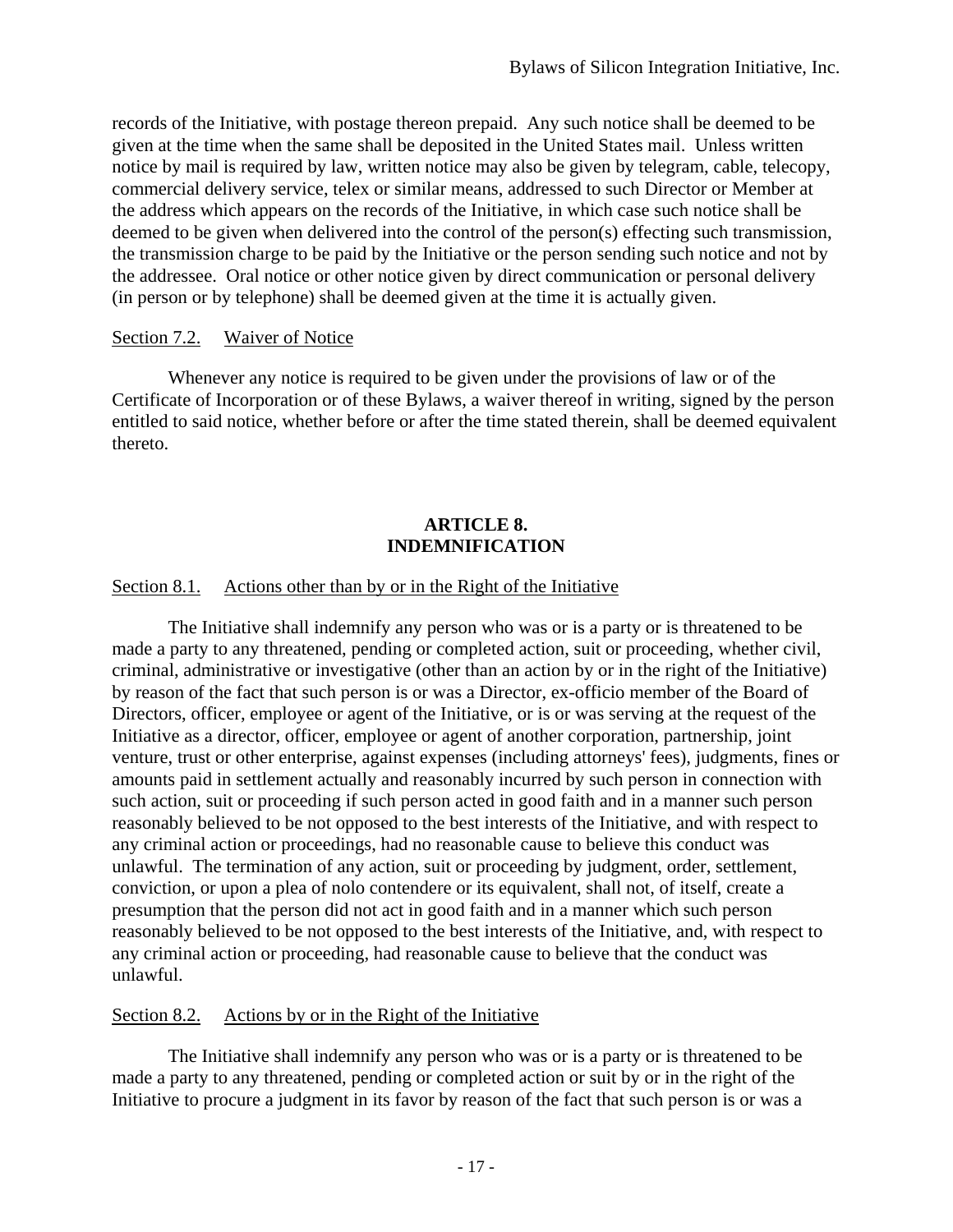Director, ex-officio member of the Board of Directors, officer, employee or agent of the Initiative, or is or was serving at the request of the Initiative as a Director, officer, employee or agent of another corporation, partnership, joint venture, trust or other enterprise against expenses (including attorneys' fees) actually and reasonably incurred by such person in connection with the defense or settlement of such action or suit if such person acted in good faith and in a manner such person reasonably believed to be not opposed to the best interests of the Initiative. However, no indemnification shall be made in respect of any claim, issue or matter as to which such person shall have been adjudged to be liable unless and only to the extent that the Court of Chancery of the State of Delaware or the court in which such action or suit was brought shall determine upon application that, despite the adjudication of liability but in view of all the circumstances of the case, such person is fairly and reasonably entitled to indemnity for such expenses which the Court of Chancery of the State of Delaware or such other court shall deem proper.

# Section 8.3. Success on the Merits

To the extent that any person described in Section 8.1 or 8.2 of this Article 8 has been successful on the merits or otherwise in defense of any action, suit or proceeding referred to in said Sections, or in defense of any claim, issue or matter therein, such person shall be indemnified against expense (including attorneys' fees) actually and reasonably incurred in connection therewith.

# Section 8.4. Specific Authorization

Any indemnification under Section 8.1 or 8.2 of this Article 8 (unless ordered by a court) shall be made by the Initiative only as authorized in the specific case upon a determination that indemnification of any person described in said Sections is proper in the circumstances because such person has met the applicable standard of conduct set forth in said Sections. Such determination shall be made (1) by the Board of Directors by a majority vote of a quorum consisting of Directors who were not parties to such action, suit or proceeding, or (2) by the Corporate Members of the Initiative.

# Section 8.5. Advance Payment

Expenses incurred in defending a civil or criminal action, suit or proceeding may be paid by the Initiative in advance of the final disposition of such action, suit or proceeding upon receipt of an undertaking by or on behalf of any person described in said Section to repay such amount if it shall ultimately be determined that such person is not entitled to indemnification by the Initiative as authorized in this Article 8.

# Section 8.6. Non-Exclusivity

The indemnification and advancement of expenses provided by, or granted pursuant to, the other Sections of this Article 8 shall not be deemed exclusive of any other rights to which those provided indemnification or advancement of expenses may be entitled under any Bylaw,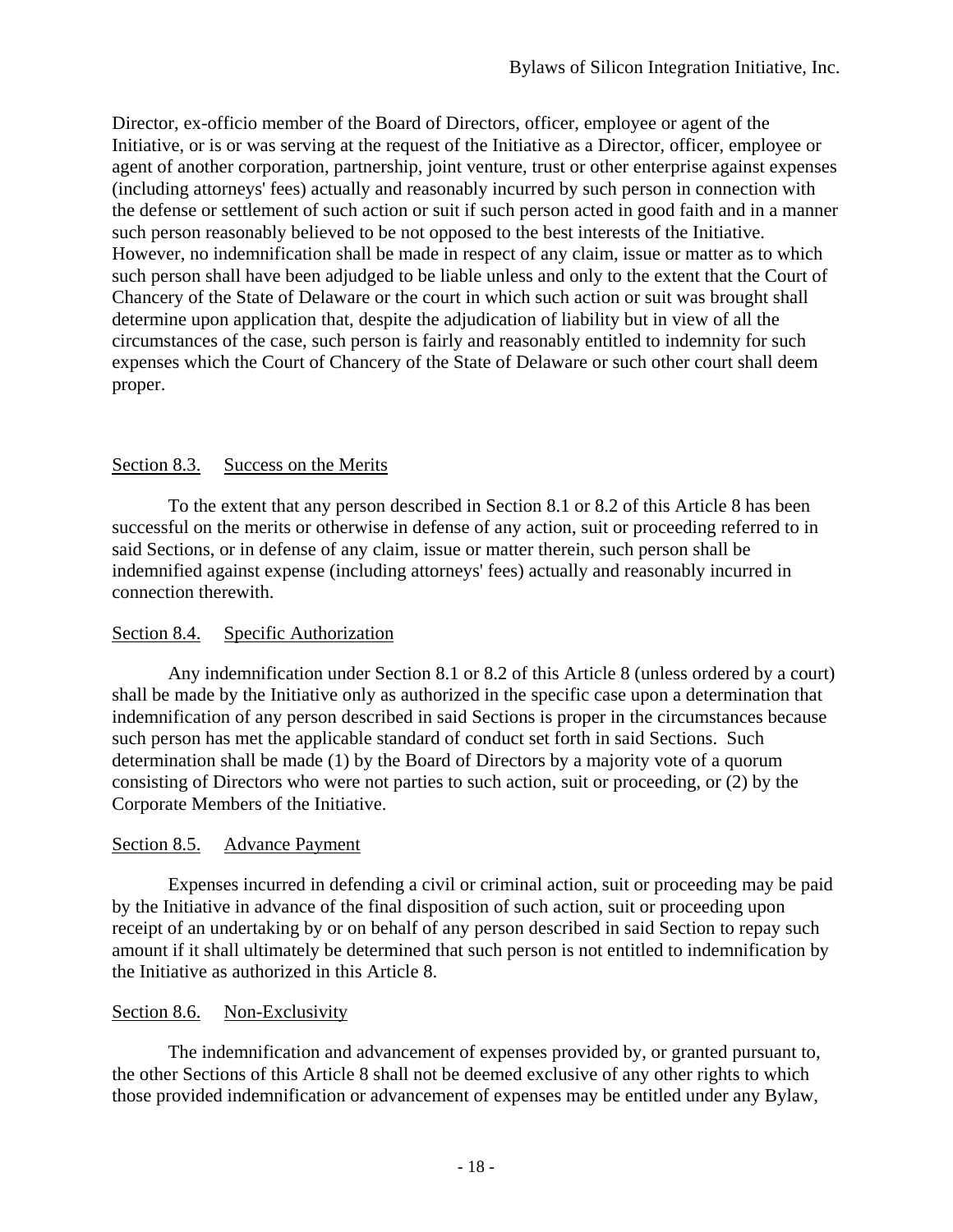agreement, vote of Corporate Members or disinterested Directors or otherwise, both as to action in such person's official capacity and as to action in another capacity while holding such office.

# Section 8.7. Insurance

The Board of Directors may authorize, by a vote of the majority of the full Board of Directors, the Initiative to purchase and maintain insurance on behalf of any person who is or was a Director, ex-officio member of the Board of Directors, officer, employee or agent of the Initiative, or is or was serving at the request of the Initiative as a Director, ex-officio member of the Board of Directors, officer, employee or agent of another corporation, partnership, joint venture, trust or other enterprise against any liability asserted against such person and incurred by such person in any such capacity, or arising out of such person's status as such, whether or not the Initiative would have the power to indemnify such person against such liability under the provisions of this Article 8.

# Section 8.8. Continuation of Indemnification and Advancement of Expenses

The indemnification and advancement of expenses provided by, or granted pursuant to, this Article 8 shall continue as to a person who has ceased to be a Director, ex-officio member of the Board of Directors, officer, employee or agent and shall inure to the benefit of the heirs, executors and administrators of such a person.

# Section 8.9. Severability

If any word, clause or provision of this Article 8 or any award made hereunder shall for any reason be determined to be invalid, the provisions hereof shall not otherwise be affected thereby but shall remain in full force and effect.

# Section 8.10. Intent of Article

The intent of this Article 8 is to provide for indemnification and advancement of expenses to the fullest extent permitted by Section 145 of the General Corporation Law of Delaware. To the extent that such Section or any successor section may be amended or supplemented from time to time, this Article 8 shall be amended automatically and construed so as to permit indemnification and advancement of expenses to the fullest extent from time to time permitted by law.

#### **ARTICLE 9. PATENT POLICY**

Section 9.1. Si2 shall not file for any patent application without the explicit and prior approval of Si2's Board.

Section 9.2. Si2 takes no position on the validity of patents.

Section 9.3. Si2 takes no position on whether any implementation of Si2 standards requires the use an any external IP.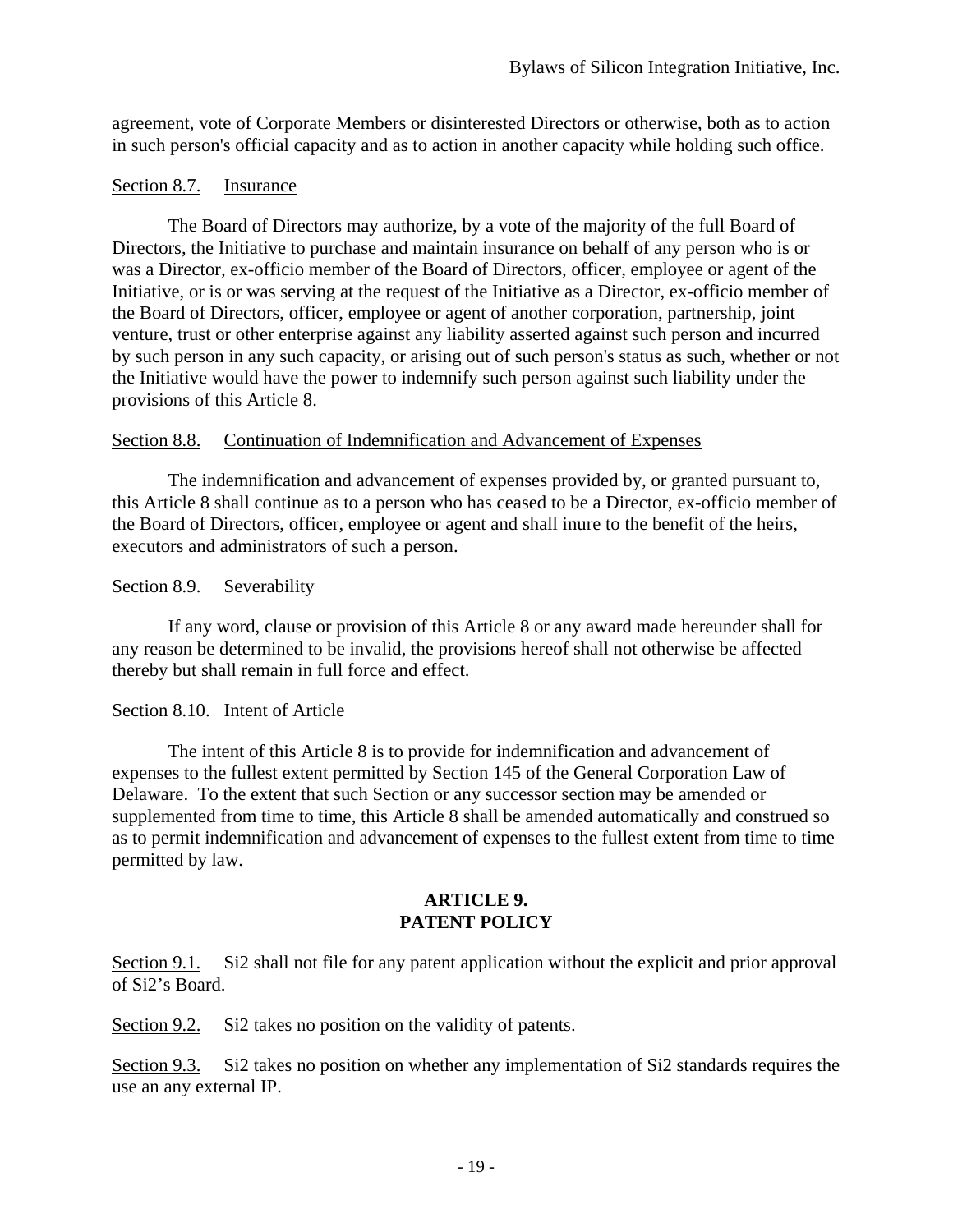Section 9.4. If any patent-related issue is deemed to require Si2 legal counsel opinion, then such request is required to be approved by the Si2 Board of Directors.

#### **ARTICLE 10. BOOKS AND RECORDS**

#### Section 10.1 Books and Records

The Initiative shall keep adequate and correct books and records of account, minutes of the proceedings of the Members, the Board of Directors and committees of the Board of Directors, and a record of the Members giving their names and addresses and the class of Membership held by each.

#### Section 10.2 Form of Records

Minutes shall be kept in written form. Other books and records shall be kept either in written form or in any other form capable of being converted into written form.

#### Section 10.3 Reports to Directors, Members and Others

The Board of Directors shall cause such reports to be prepared, filed and distributed as may be required.

#### Section 10.4 Record Date

The Board of Directors may fix, in advance, a record date in order to determine the Corporate Members entitled to notice of or to vote at any meeting of Members or any adjournment thereof, or to express consent to corporate action in writing without a meeting, or to receive payment of any distribution, if any, permitted by law and the Initiative's then current federal and state tax status, or allotment of any rights, or to exercise any rights in respect of any change, conversion or exchange of membership or to accomplish any other lawful action. The record date shall not be more than sixty (60) nor fewer than ten (10) days before the date of any applicable meeting, nor more than sixty (60) days prior to any other action to which such record date relates; as to an adjourned meeting of Members, the Board of Directors may fix a new record date for the adjourned meeting. If no record date is fixed, the record date for determining Corporate Members entitled to notice of or Corporate Members entitled to vote at a meeting of Members shall be at the close of business on the day before the day on which notice is given, or, if notice is waived, at the close of business on the day before the day on which the meeting is held. The consent to corporate action in writing without a meeting when no prior action by the Board of Directors is necessary shall be the day on which the first written consent is expressed. The record date for determining Members for any other purpose shall be at the close of business on the day on which the Board of Directors adopts the resolution relating to such purpose.

#### Section 10.5 Registered Members

The Initiative shall be entitled to recognize the exclusive right of a person registered on its books as a Corporate Member to receive distributions, if any, and to vote, if such records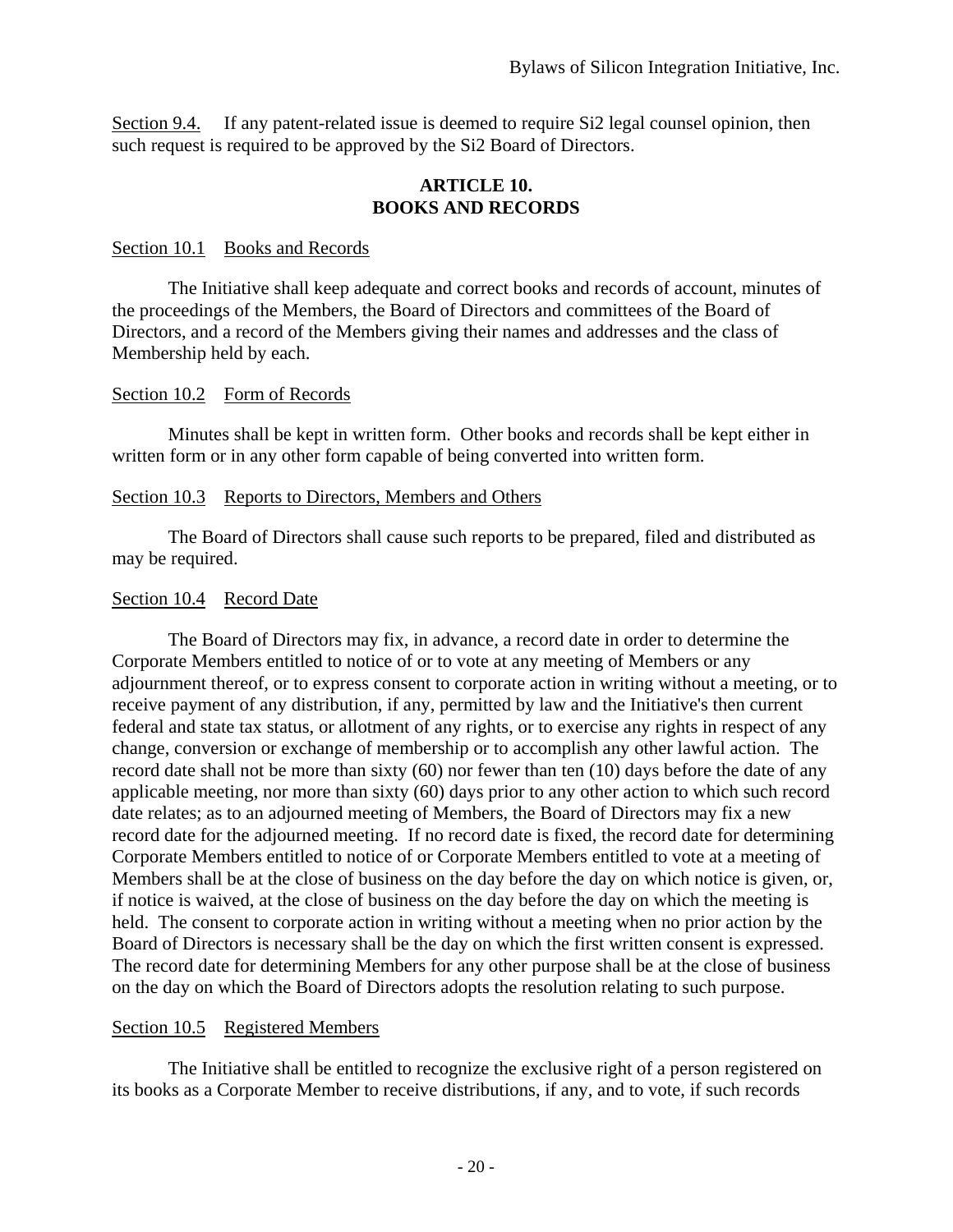indicate that such person is a Corporate Member, and to be held liable for fees, penalties and assessments, and shall not be bound to recognize any equitable or other claim to or interest in Membership on the part of any other person, whether or not it shall have express or other notice thereof, except as otherwise provided by the laws of Delaware.

#### **ARTICLE 11. CERTAIN TRANSACTIONS**

#### Section 11.1 Transactions with Interested Parties

No contract or transaction between the Initiative and one or more of its Directors or officers, or between the Initiative and any other corporation, partnership, association, or other organization which one or more of its Directors or officers are directors or officers, or have a financial interest, shall be void or voidable solely for this reason, or solely because the Director or officer is present at or participates in the meeting of the Board of Directors or committee thereof which authorizes the contract or transaction or solely because the votes of such Director or officer are counted for such purpose, if:

(a) The material facts as to the relationship or interest and as to the contract or transaction are disclosed or are known to the Board of Directors or the committee, and the Board of Directors or committee in good faith authorizes the contract or transaction by affirmative votes of a majority of the disinterested Directors, even though the disinterested Directors be less than a quorum; or

(b) The material facts as to the relationship or interest and as to the contract or transaction are disclosed or are known to the Corporate Members entitled to vote thereon, and the contract or transaction is specifically approved in good faith by vote of the Corporate Members; or

(c) The contract or transaction is fair as to the Initiative as of the time it is authorized, approved or ratified, by the Board of Directors, a committee thereof, or the Corporate Members.

#### Section 11.2 Quorum

Common or interested Directors may be counted in determining the presence of a quorum at a meeting of the Board of Directors or of a committee which authorizes the contract or transaction.

#### **ARTICLE 12. GRANTS, CONTRACTS, AND LOANS**

#### Section 12.1 Grants

The making of grants and contributions, and otherwise rendering financial assistance for the purpose of the Initiative, may be authorized by the Board of Directors. The Board of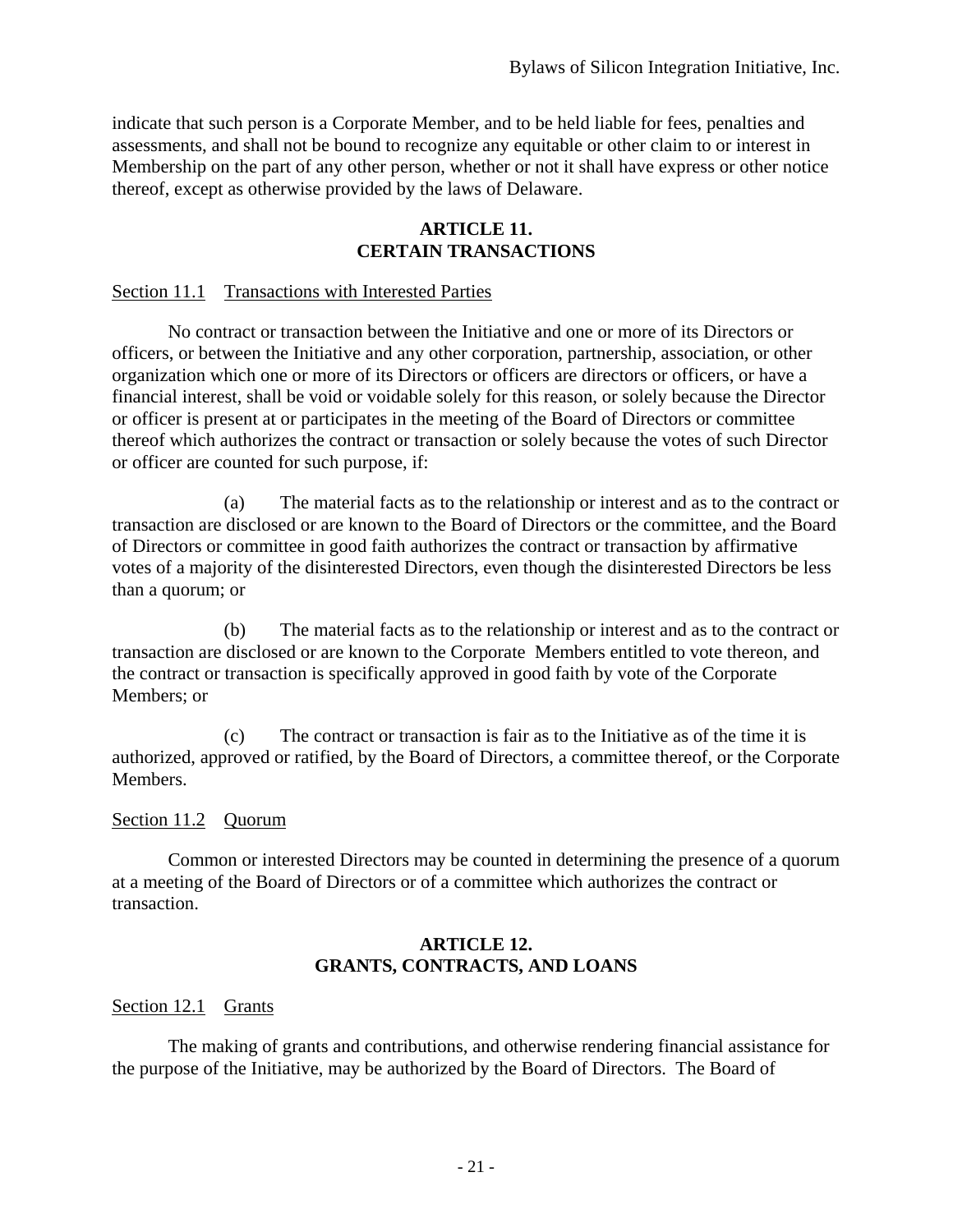Directors may authorize any officer or officers, agent or agents, in the name of and on behalf of the Initiative to make any such grants, contributions or assistance.

#### Section 12.2 Execution of Contracts

The Board of Directors may authorize any officer, employee or agent, in the name of and on behalf of the Initiative, to enter into any contract or execute and satisfy any instrument, and any such authority may be general or confined to specific instances, or otherwise limited. In the absence of any action by the Board of Directors to the contrary, the President shall be authorized to execute such contracts and instruments on behalf of the Initiative.

#### Section 12.3 Loans

The President or any other officer, employee or agent authorized by the Bylaws or by the Board of Directors may effect loans and advances at any time for the Initiative from any bank, trust company or other institution or from any firm association or individual, and for such loans and advances may make, execute and deliver promissory notes, bonds or other certificates or evidences of indebtedness of the Initiative, and when authorized by the Board of Directors so to do, may pledge and hypothecate or transfer assets of the Initiative as security for any such loans or advances. Such authority conferred by the Board of Directors may be general or confined to specific instances or otherwise limited.

#### Section 12.4 Checks and Drafts

All checks, drafts and other orders for the payment of money out of the funds of the Initiative, and all notes or other evidences of indebtedness of the Initiative, shall be signed on behalf of the Initiative in such manner as shall from time to time be determined by resolution of the Board of Directors.

#### Section 12.5 Deposits

The funds of the Initiative not otherwise employed shall be deposited from time to time to the order of the Initiative in such banks, trust companies, or other depositories as the Board of Directors may select or as may be selected by an officer, employee or agent of the Initiative to whom such power may from time to time be delegated by the Board of Directors.

#### **ARTICLE 13. GENERAL PROVISIONS**

#### Section 13.1 Fiscal Year

The fiscal year of the Initiative shall be determined, and may be changed, by resolution of the Board of Directors.

#### Section 13.2 Reserves

The Directors may set apart out of any funds of the Initiative a reserve or reserves for any proper purpose and may abolish any such reserve.